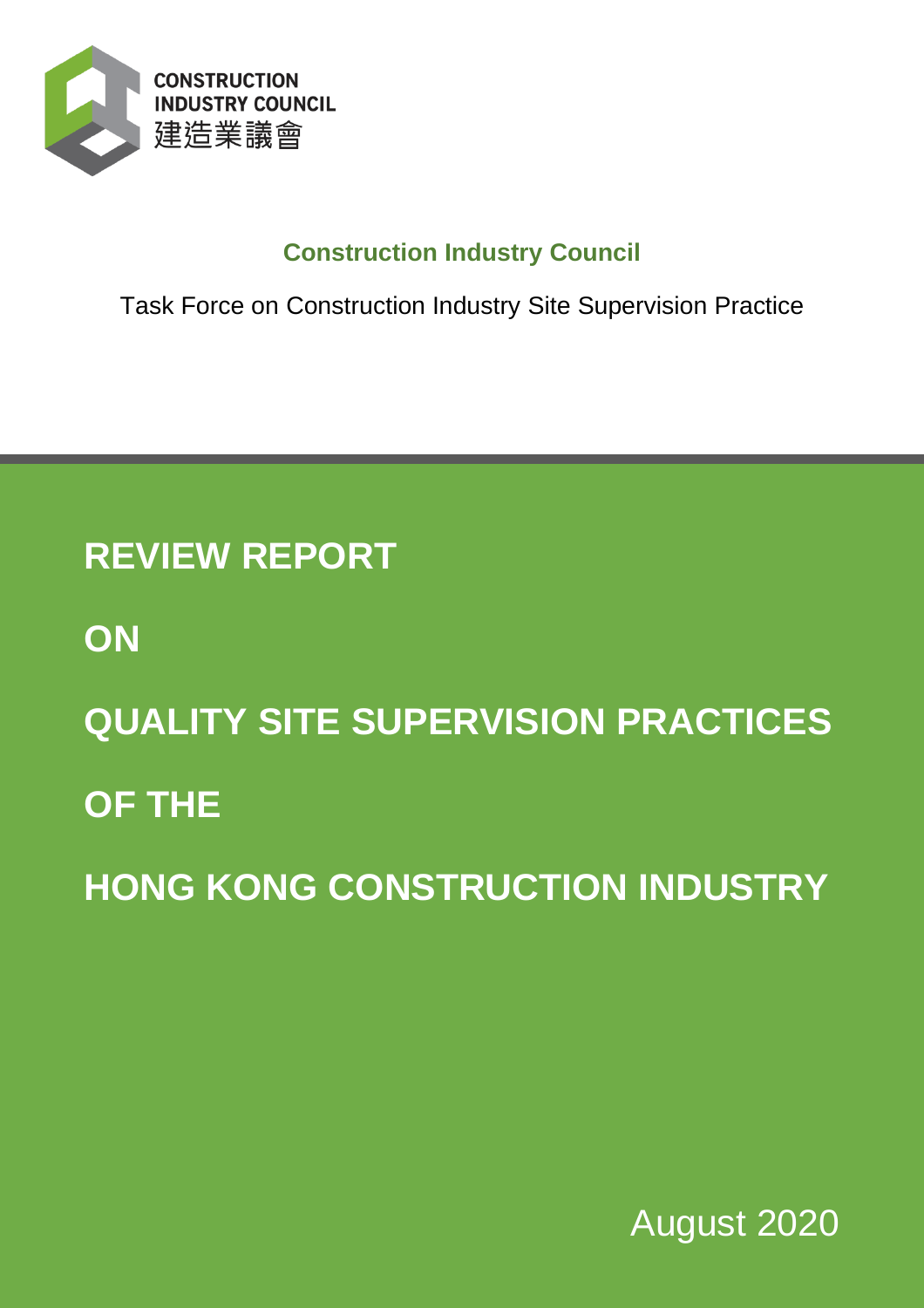# **Contents**

| Acknowledgements                                                                                                                                                                                                                | 1                         |
|---------------------------------------------------------------------------------------------------------------------------------------------------------------------------------------------------------------------------------|---------------------------|
| <b>List of Abbreviations</b>                                                                                                                                                                                                    | 3                         |
| <b>Summary</b>                                                                                                                                                                                                                  | 6                         |
| Division of responsibilities                                                                                                                                                                                                    | 8                         |
| Overview of the Construction Quality Supervision System<br>Subcontractors<br><b>Main Contractors</b><br><b>Consultants and their Site Supervision Personnel</b><br>for Public Works Projects<br><b>Employers and Regulators</b> | 8<br>15<br>17<br>19<br>20 |
| <b>Documentation</b>                                                                                                                                                                                                            | 21                        |
| Application of innovation and technology                                                                                                                                                                                        | 23                        |
| <b>Recommendations</b>                                                                                                                                                                                                          | 25                        |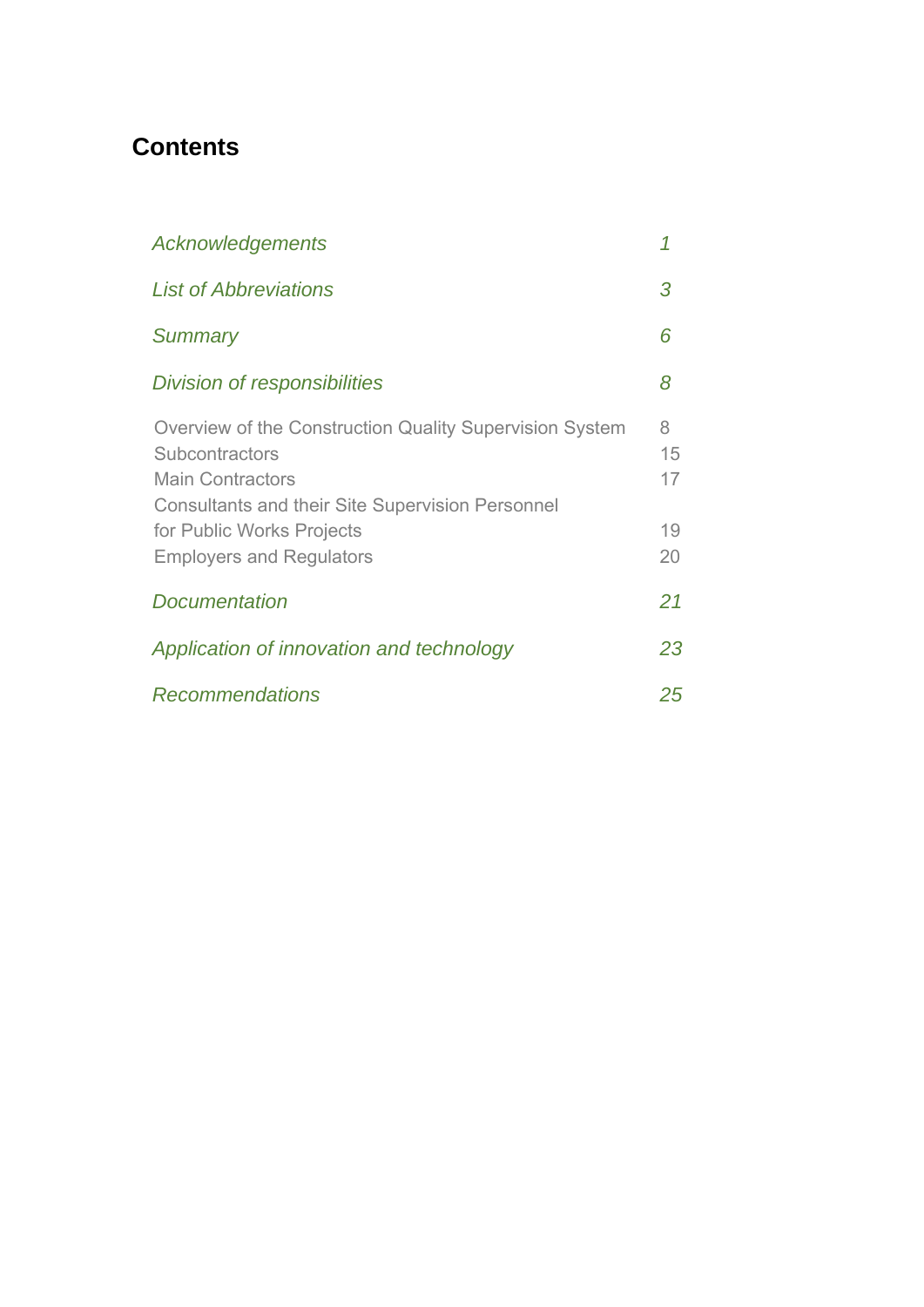#### **Acknowledgements**

CIC and the Task Force on Construction Industry Site Supervision Practice would like to thank the following organizations, amongst others, in making valuable contributions and insights to this study:

AD+RG Architecture Design and Research Group Limited

AECOM

Airport Authority Hong Kong

Bentley Systems Hong Kong Limited

Build.IT

Buildings Department

Chain Technology Development Company Limited

China Overseas Building Construction Limited

Development Bureau (Task Force Member)

Dragages Hong Kong Limited

Gammon Construction Limited

Hip Hing Construction Company Limited

Hong Kong Construction Subcontractor Association

Hong Kong Contractor Association (Task Force Member)

Hong Kong Housing Authority

Hong Kong Institute of Construction Managers

MTR Corporation Limited

O-Matic Intelligent Robot Limited

Paul Y. Engineering Group

RaSpect Intelligence Inspection Limited

Resident Site Staff Association

Shui On Group

Siemens Limited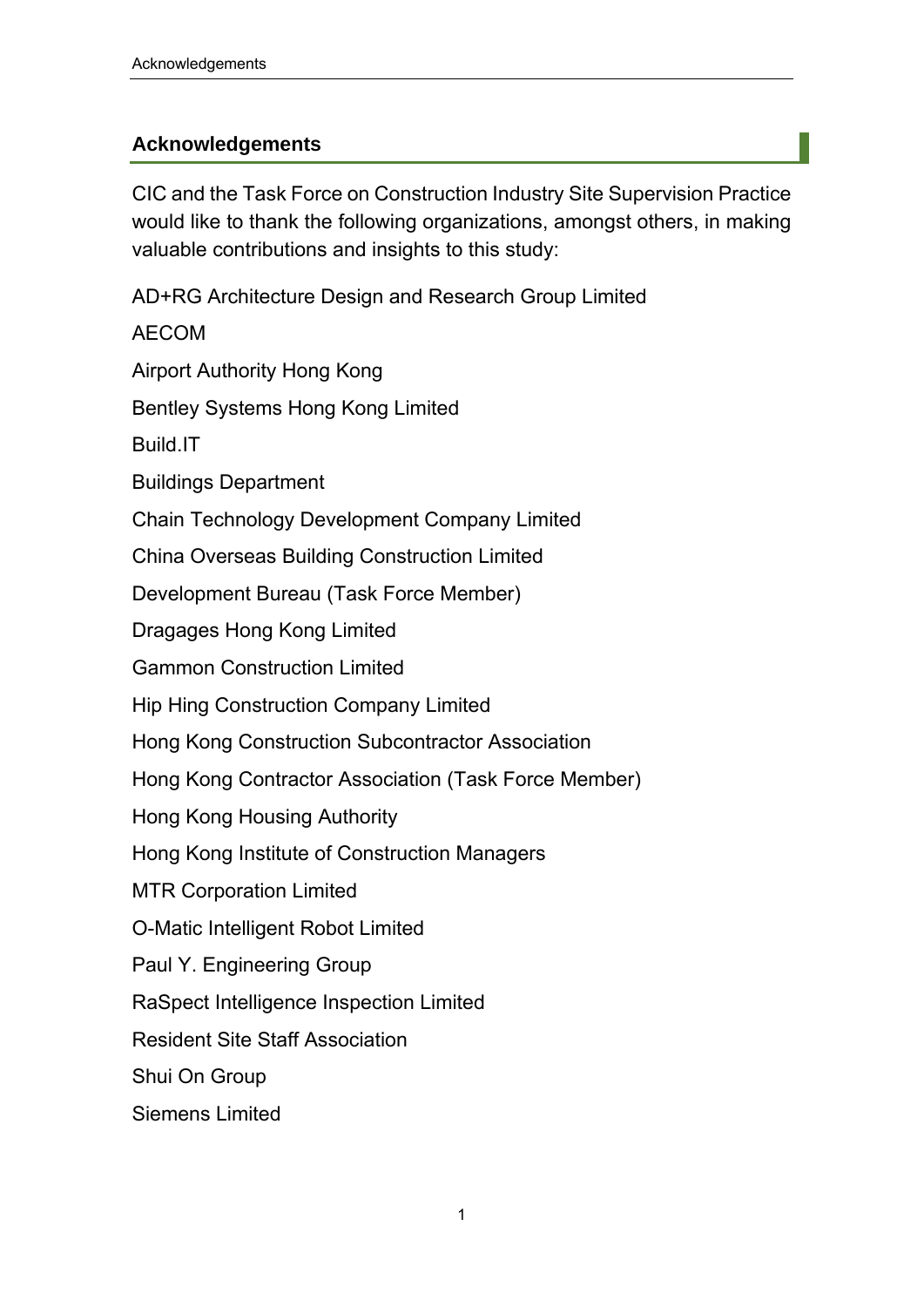Simon Kwan & Associates Limited SnagR Limited Sun Hung Kai Properties Limited The Association of Consulting Engineers of Hong Kong The Chartered Institute of Building The Hong Kong Institute of Architects (Task Force Member) The Hong Kong Institute of Clerks of Works The Hong Kong Institute of Surveyors (Task Force Member) The Hong Kong Institution of Engineers (Task Force Member) The Real Estate Developers Association of Hong Kong TUV Rheinland Hong Kong Limited VHSoft Technologies Company Limited ■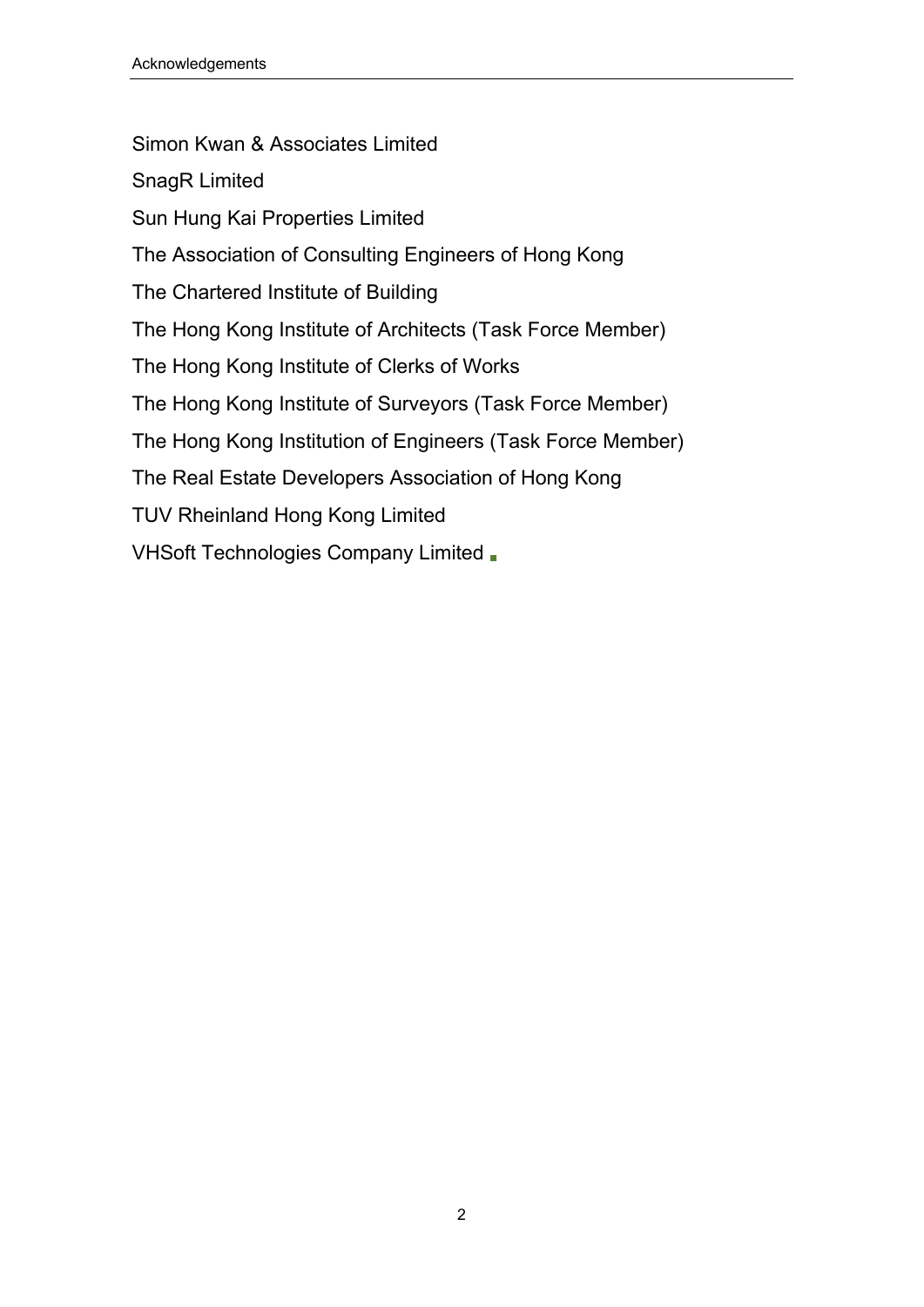## **List of Abbreviations**

| <b>AACSB</b> | Architectural & Associated Consultants Selection Board                                                                                             |  |  |  |
|--------------|----------------------------------------------------------------------------------------------------------------------------------------------------|--|--|--|
| AP           | <b>Authorized Person</b>                                                                                                                           |  |  |  |
| AP's Rep     | Authorized Person's Representative                                                                                                                 |  |  |  |
| <b>AS</b>    | <b>Authorized Signatory</b>                                                                                                                        |  |  |  |
| AS's Rep     | <b>Authorized Signatory's Representative</b>                                                                                                       |  |  |  |
| <b>BD</b>    | <b>Buildings Department</b>                                                                                                                        |  |  |  |
| <b>BIM</b>   | <b>Building Information Modelling</b>                                                                                                              |  |  |  |
| <b>BO</b>    | Cap. 123 Buildings Ordinance                                                                                                                       |  |  |  |
| <b>CIC</b>   | <b>Construction Industry Council</b>                                                                                                               |  |  |  |
| <b>CITF</b>  | <b>Construction Innovation and Technology Fund</b>                                                                                                 |  |  |  |
| COI          | Commission of Inquiry into the Construction Works at<br>and near the Hung Hom Station Extension under the<br><b>Shatin to Central Link Project</b> |  |  |  |
| <b>CRE</b>   | <b>Chief Resident Engineer</b>                                                                                                                     |  |  |  |
| <b>DfMA</b>  | Design for Manufacturing and Assembly                                                                                                              |  |  |  |
| <b>EACSB</b> | <b>Engineering &amp; Associated Consultants Selection Board</b>                                                                                    |  |  |  |
| HC           | <b>Higher Certificate</b>                                                                                                                          |  |  |  |
| HD           | <b>Higher Diploma</b>                                                                                                                              |  |  |  |
| <b>IoT</b>   | Internet of Things                                                                                                                                 |  |  |  |
| <b>ISO</b>   | International Organization for Standardization                                                                                                     |  |  |  |
| <b>KPI</b>   | Key Performance Indicator                                                                                                                          |  |  |  |
| <b>MiC</b>   | <b>Modular Integrated Construction</b>                                                                                                             |  |  |  |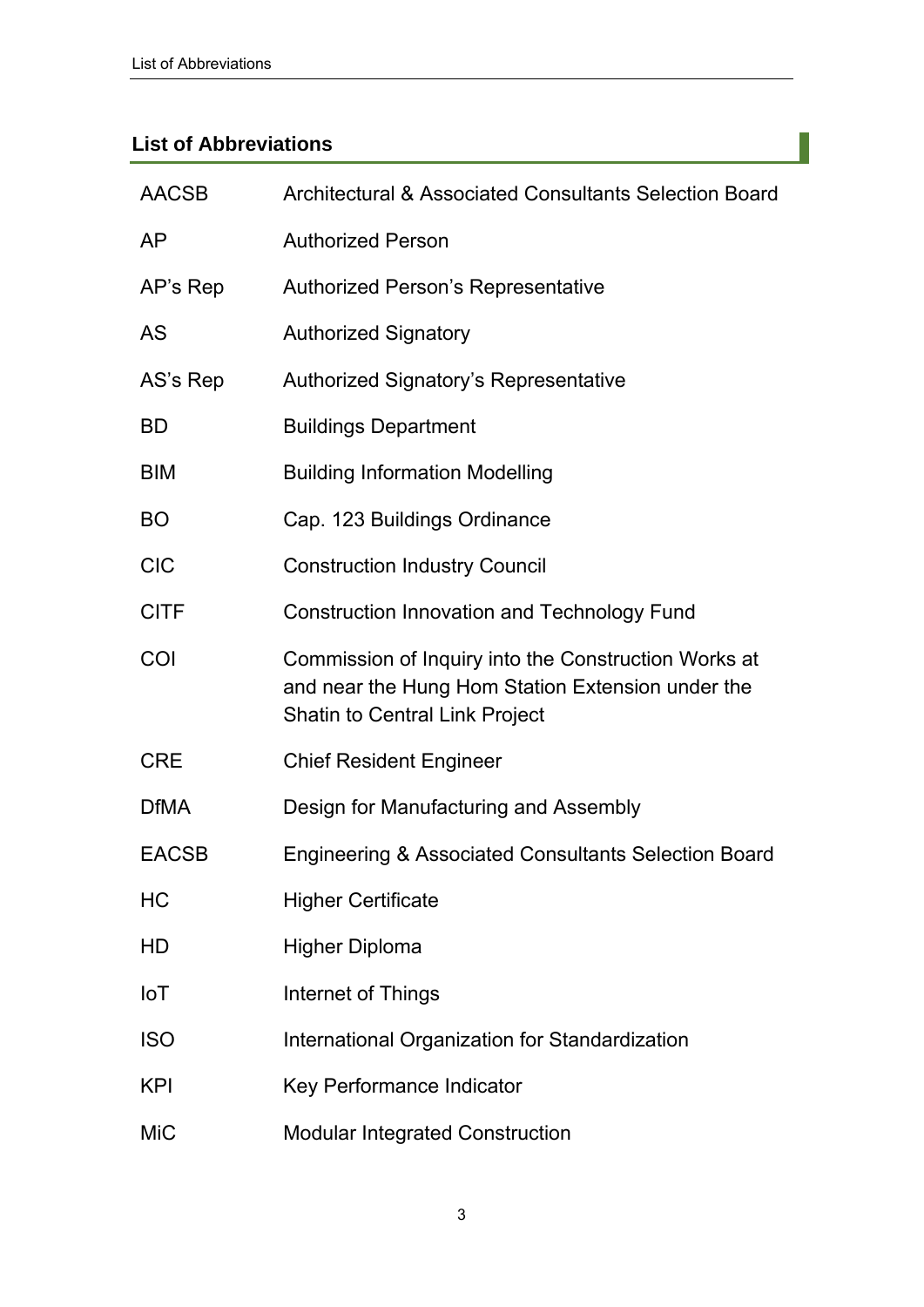| <b>NC</b>    | <b>Non Conformance</b>                                                                                                                                                                                                                                                |  |  |  |
|--------------|-----------------------------------------------------------------------------------------------------------------------------------------------------------------------------------------------------------------------------------------------------------------------|--|--|--|
| <b>NEC</b>   | <b>New Engineering Contract</b>                                                                                                                                                                                                                                       |  |  |  |
| <b>PAH</b>   | <b>Project Administration Handbook for Civil Engineering</b><br>Works (published by Civil Engineering and<br>Development Department); and<br>Project Administration Handbook for Building<br>Engineering Works (administered by Architectural<br>Services Department) |  |  |  |
| <b>PNAP</b>  | Practice Notes for AP, RSE and RGE                                                                                                                                                                                                                                    |  |  |  |
| <b>PNRC</b>  | <b>Practice Note for Registered Contractor</b>                                                                                                                                                                                                                        |  |  |  |
| <b>RC</b>    | <b>Registered Contractor</b>                                                                                                                                                                                                                                          |  |  |  |
| <b>RE</b>    | <b>Resident Engineer</b>                                                                                                                                                                                                                                              |  |  |  |
| <b>RGBC</b>  | <b>Registered General Building Contractor</b>                                                                                                                                                                                                                         |  |  |  |
| <b>RGE</b>   | <b>Registered Geotechnical Engineer</b>                                                                                                                                                                                                                               |  |  |  |
| RGE's Rep    | Registered Geotechnical Engineer's Representative                                                                                                                                                                                                                     |  |  |  |
| <b>RPE</b>   | <b>Registered Professional Engineer</b>                                                                                                                                                                                                                               |  |  |  |
| <b>RSC</b>   | <b>Registered Specialist Contractor</b>                                                                                                                                                                                                                               |  |  |  |
| <b>RSE</b>   | <b>Registered Structural Engineer</b>                                                                                                                                                                                                                                 |  |  |  |
| RSE's Rep    | Registered Structural Engineer's Representative                                                                                                                                                                                                                       |  |  |  |
| <b>RSS</b>   | <b>Resident Site Staff</b><br>(Note: refers to Resident Site Staff directly employed by consultants<br>promulgated under Development Bureau Technical Circular (Works) No.<br>7/2018)                                                                                 |  |  |  |
| <b>RSTCS</b> | Registered Specialist Trade Contractors Scheme                                                                                                                                                                                                                        |  |  |  |
| <b>SRE</b>   | <b>Senior Resident Engineer</b>                                                                                                                                                                                                                                       |  |  |  |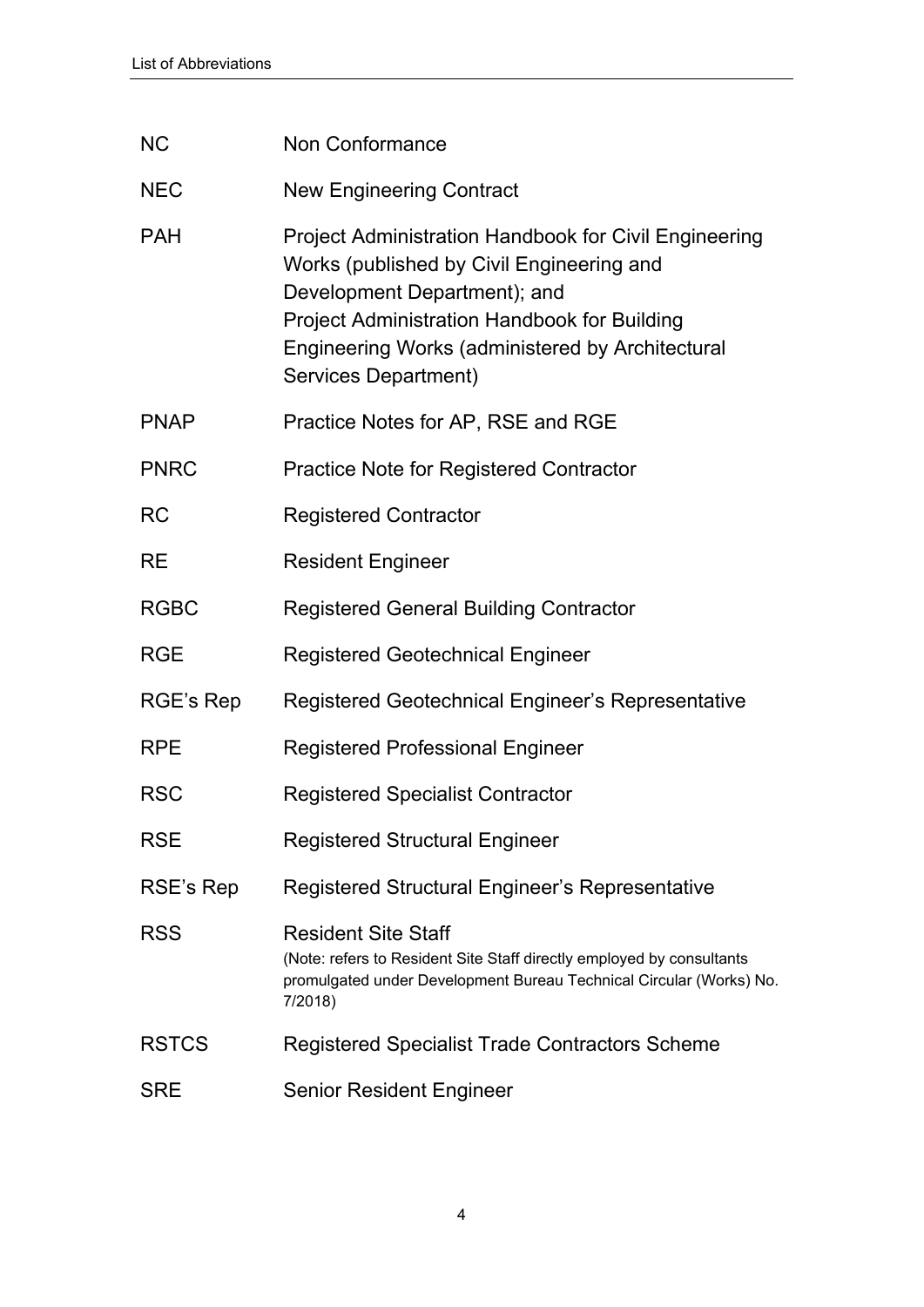| Supervision<br>Code                                     | Code of Practice for Site Supervision 2009                          |
|---------------------------------------------------------|---------------------------------------------------------------------|
| $T1 \sim T5$                                            | Grade of TCP                                                        |
| <b>TCP</b>                                              | <b>Technically Competent Person</b>                                 |
| <b>Technical</b><br>Committee on<br>Supervision<br>Code | Technical Committee on the Code of Practice for Site<br>Supervision |
| <b>Technical</b><br>Memorandum                          | <b>Technical Memorandum for Supervision Plans 2009</b>              |
| <b>UK</b>                                               | United Kingdom                                                      |
| <b>WBTC</b>                                             | Works Bureau Technical Circular .                                   |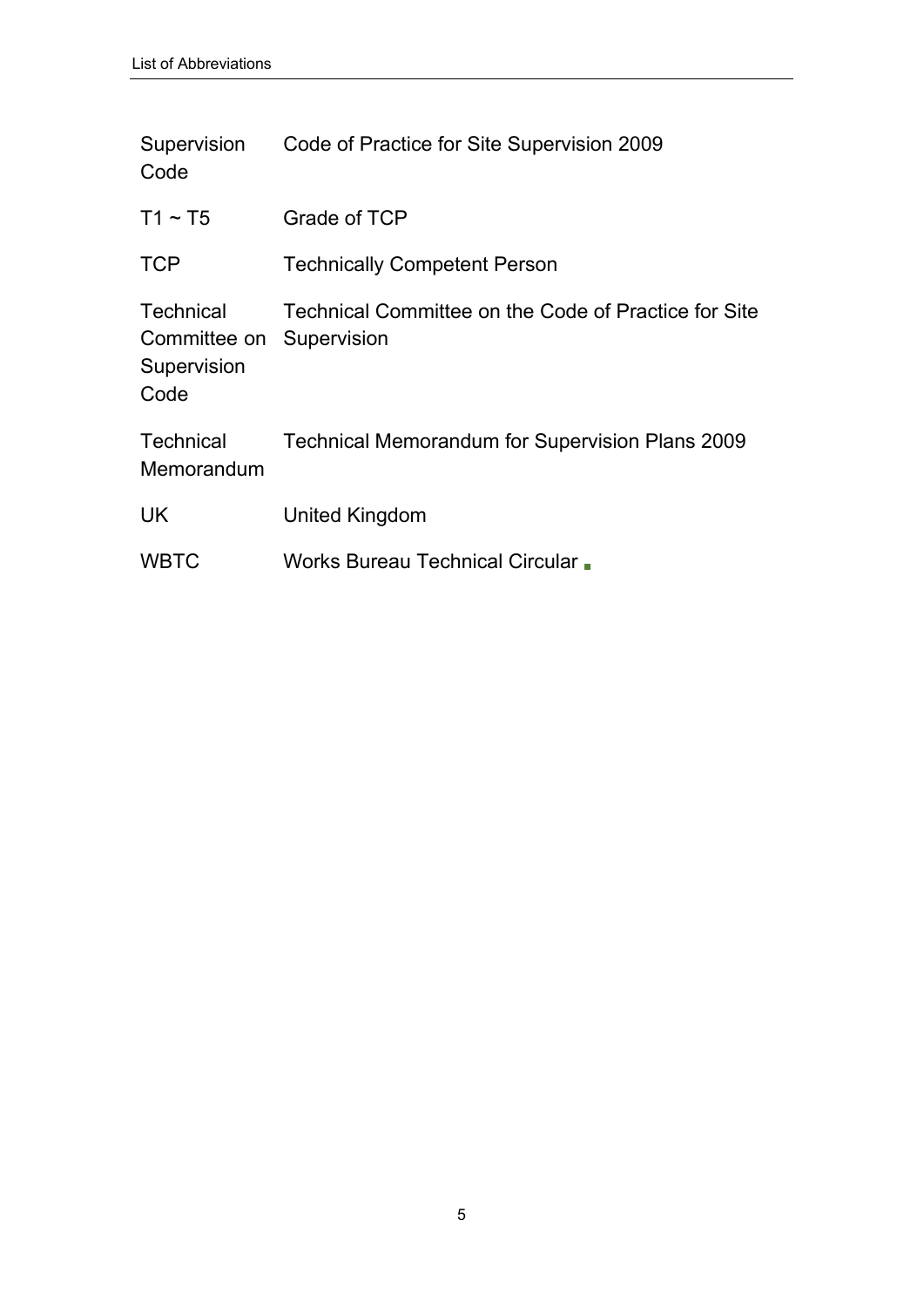#### **Summary**

-

A number of high-profile incidents involving alleged improper supervision processes and documentation in construction projects had occurred in recent years. In view of the increased public awareness of construction quality supervision practices and growing concerns, CIC commissioned a study to review the current site supervision practices of the Hong Kong construction industry, with particular attention to those related to major structural elements construction in building, civil and infrastructure projects. The review study covered three main areas of site supervision practices: 1) division of responsibilities, 2) documentation, and 3) application of innovation and technology, in both private sector and quasi-government projects regulated by the BD and Government public works projects<sup>1</sup>.

The study included extensive literature review, benchmarking with overseas practices, structural interviews, focus group meetings, and project case studies. Views and suggestions were collected from a wide spectrum of stakeholders in the construction industry. It was evident from the study that there are well-established regulatory systems in place to ensure that construction works in Hong Kong are properly supervised. Also, there has been a culture and tradition that exists within the construction industry for works to be properly supervised and inspected, especially for structural elements. Nonetheless, a number of observations were made from the study, and the following areas for improvement are proposed:

- The level of quality supervision is loose and inconsistent among subcontractors, demanding more resource allocation for qualityrelated tasks and staff development investment.
- Current business environment is not conducive to main contractors to achieve quality construction through selfsupervision.
- Site supervision personnel of consultants may sometimes take up minor design or detailing modifications (such as to cater for

<sup>1</sup> Hong Kong Housing Authority adopts a different site supervision practice for public housing development projects from other Government departments, and some observations and recommendations in the Review Report for Government public works projects may not directly be applicable.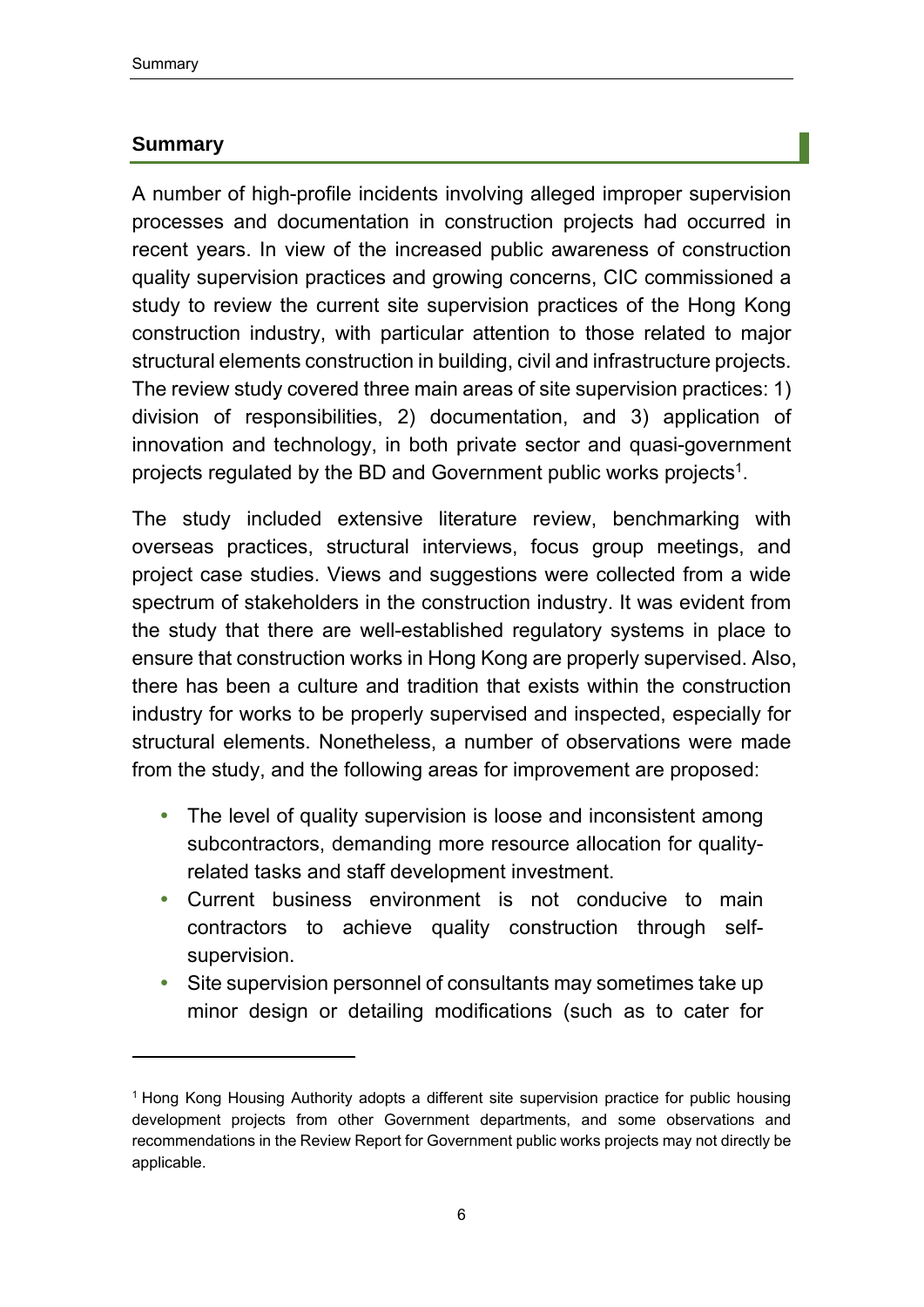unexpected site conditions) and a fair amount of administrative duties when projects become more complex.

- Checking of TCP site attendance and inspection records primarily relies on manual processes.
- Advanced digital technologies are yet fully applied in site supervision.

The following eight recommendations are made to address the above identified challenges and to improve the current site supervision standards by advancing professionalism of key parties and maximizing the use of digital technologies:

- 1) Advance subcontractor professionalism through phased registration on the RSTCS.
- 2) Introduce incentives for main contractors, with performance assessment by leading quality KPI, to incentivize diligent quality management and self-supervision.
- 3) Rationalize the duties of professional site supervision teams.
- 4) Implement e-reporting for TCP records and electronic submission for reports and other relevant documents.
- 5) Accelerate the use of digital technologies with the ultimate goal of creating an integrated supervision management and recording platform for all construction project stakeholders.
- 6) Attract and retain talents for quality supervision with certification for non-professional staff.
- 7) Drive collaborative culture from top-down by the Government and employers. Expand the use of NEC and other contractual partnering methods.
- 8) Adopt off-site construction.

Participants of construction activities are subject to a myriad of legal responsibilities. When dealing with statutory obligations, this study only focuses on the obligations under the BO. ■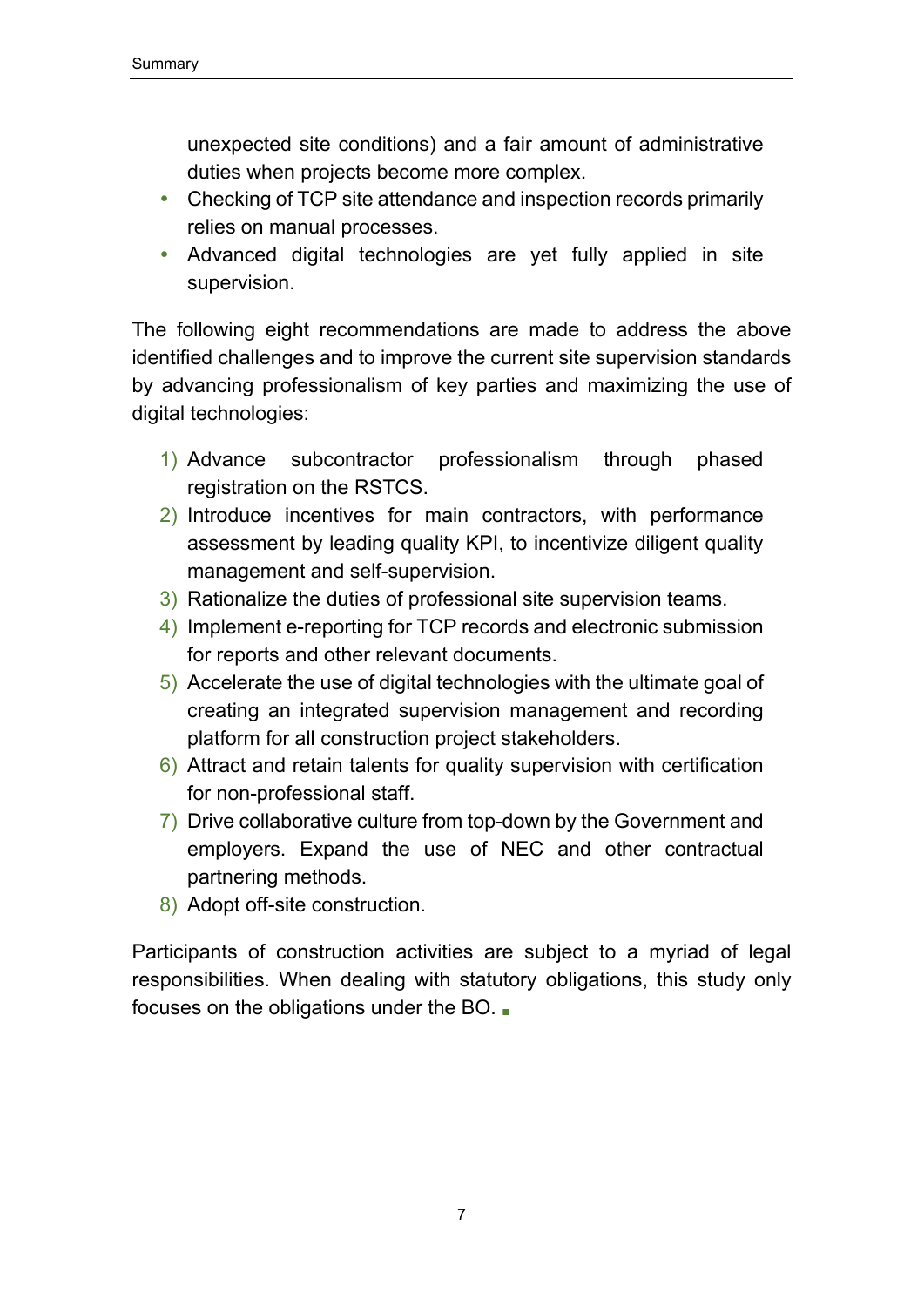-

#### **Division of responsibilities**

#### Overview of the Construction Quality Supervision System

The construction quality supervision regime in Hong Kong focuses on design and process compliance with multiple layers of control and checking by various parties. Quality is ensured through compliance with the prescribed supervision requirements and related processes.

There are two quality site supervision systems in operation: one for private and quasi-government projects and one for public works projects. In the former system, the minimum site supervision requirements and related processes are governed by the  $BO<sup>2</sup>$  under the administration of the BD. As the design of buildings and their construction can be complex, it is necessary to provide closer supervision during certain stages of the construction process. Qualified supervision for certain stages of construction or for some particular operations may be imposed under the BO when granting approval of plans and consent for the commencement of the building works<sup>3</sup>. Failing to observe these site supervision duties, the parties involved may be subject to prosecution under the BO while AP, RSE, RGE as well as RGBC, RSC and their AS may additionally be subject to disciplinary action.

An example of the safety management structure for private projects pursuant to the Technical Memorandum is shown below. TCPs under the streams of AP, RSE, RGE, RGBC and RSC are engaged. Details of the minimum requirements for the relevant disciplines of diplomas, HC/HD, degrees and registered professionals are given in the Supervision Code.

<sup>2</sup> Reference can be made to Technical Memorandum, Supervision Code, PNAP ADM-13, PNAP APP-157, PNAP APP-158, PNRC 31, PNRC 76 and PNRC 77.

<sup>&</sup>lt;sup>3</sup> A new PNAP on conditions and requirements commonly imposed under the BO upon granting approval and consent will be shortly issued by BD.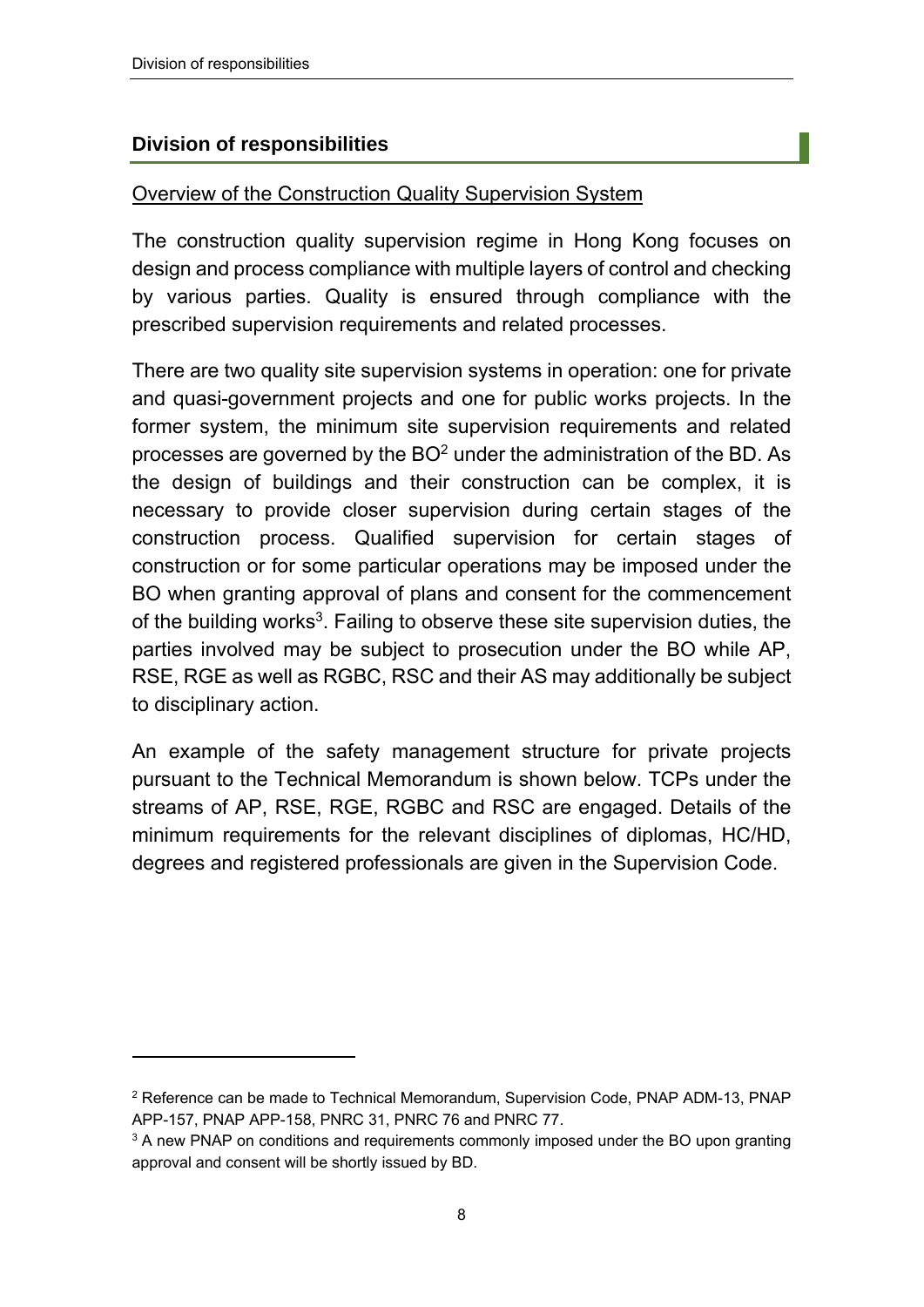$\overline{a}$ 



Public works are exempted under the BO. The quality site supervision requirements of public works are given in the AACSB Handbook<sup>4</sup>, EACSB Handbook<sup>5</sup>, RSS Handbook<sup>6</sup>, PAH, WBTC and other relevant circulars or guidelines. Generally, contractual requirements on par with the statutory requirements for quality site supervision are imposed on consultants and contractors. Reference on the normal duties and minimum qualification and years of working experience required for the common ranks of RSS,

<sup>4</sup> Handbook on Selection, Appointment and Administration of Architectural and Associated Consultants published by the AACSB.

<sup>5</sup> Handbook on Selection, Appointment and Administration of Engineering and Associated Consultants published by the EACSB.

<sup>&</sup>lt;sup>6</sup> Management Handbook for Direct Employment of Resident Site Staff by Consultants for Public Works Project published by the Development Bureau.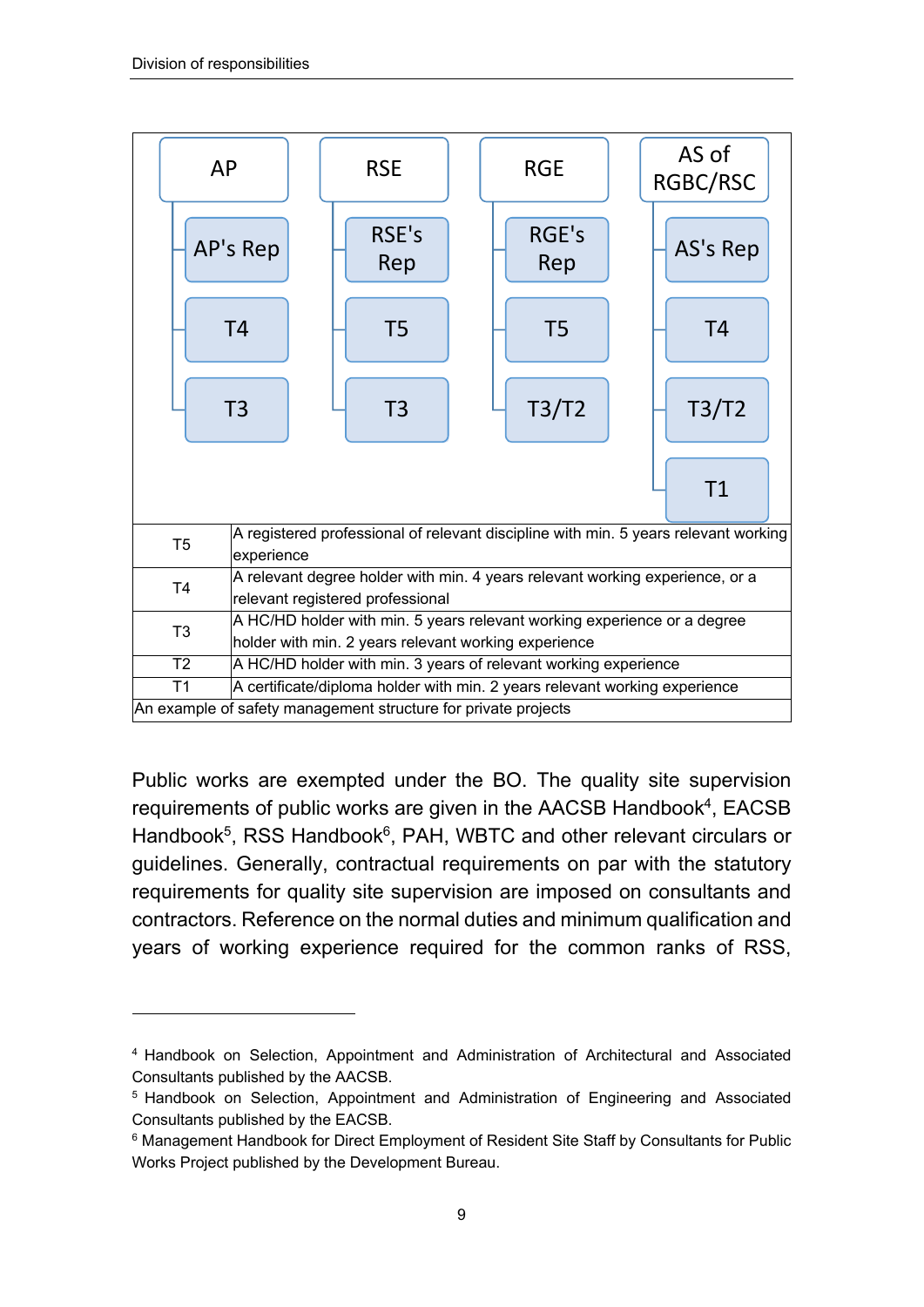-

including CRE, SRE, RE, etc. are given in Appendix 7.4 of the RSS **Handbook** 

For public works, the AACSB and EASCB maintain their Lists of consultants while the Development Bureau maintains the List of Approved Contractors for Public Works and the List of Approved Suppliers of Materials and Specialist Contractors for Public Works. These approved consultants and contractors are normally engaged in public works projects. Except otherwise specified, major consultants and contractors are required to satisfy the ISO requirements on quality assurance practices as part of the entry requirements of the abovementioned Approved Lists<sup>7</sup>. For some special public works projects, open tendering instead of selective tendering would be adopted<sup>8</sup>.

Similar to the site supervision practices of Hong Kong, public works projects in Singapore are exempted from the Building Control Act which is comparable to Hong Kong's BO.

In the UK where most of the public built assets have been privatized, there is little distinction between public and private construction projects and thus they are essentially under the same site supervision system. Compared to Hong Kong, the UK adopts a fundamentally different system which relies on independent checking and certification. The UK authorities have relatively little control over the construction process, and building professionals are expected to deliver quality works by whatever supervision necessary as part of their professional duties. Great responsibility is placed on independent certifiers to ensure the overall quality of the completed works.

<sup>7</sup> WBTC 13/2001 states "*all consultants that are administered by the Works Departments and approved by the AACSB and EASCB are required to have obtained ISO quality certification. However, the certification requirements under this Circular are not applicable to sub-consultants*". Appendix C of WBTC 13/2001 also lists out those selected categories of approved contractors requiring ISO quality certification.

<sup>&</sup>lt;sup>8</sup> Stores and Procurement Regulation of the Government defines that in open tendering, all interested contractors are free to submit their tenders; in selective tendering, only contractors on the relevant approved lists of contractors are invited to submit tenders.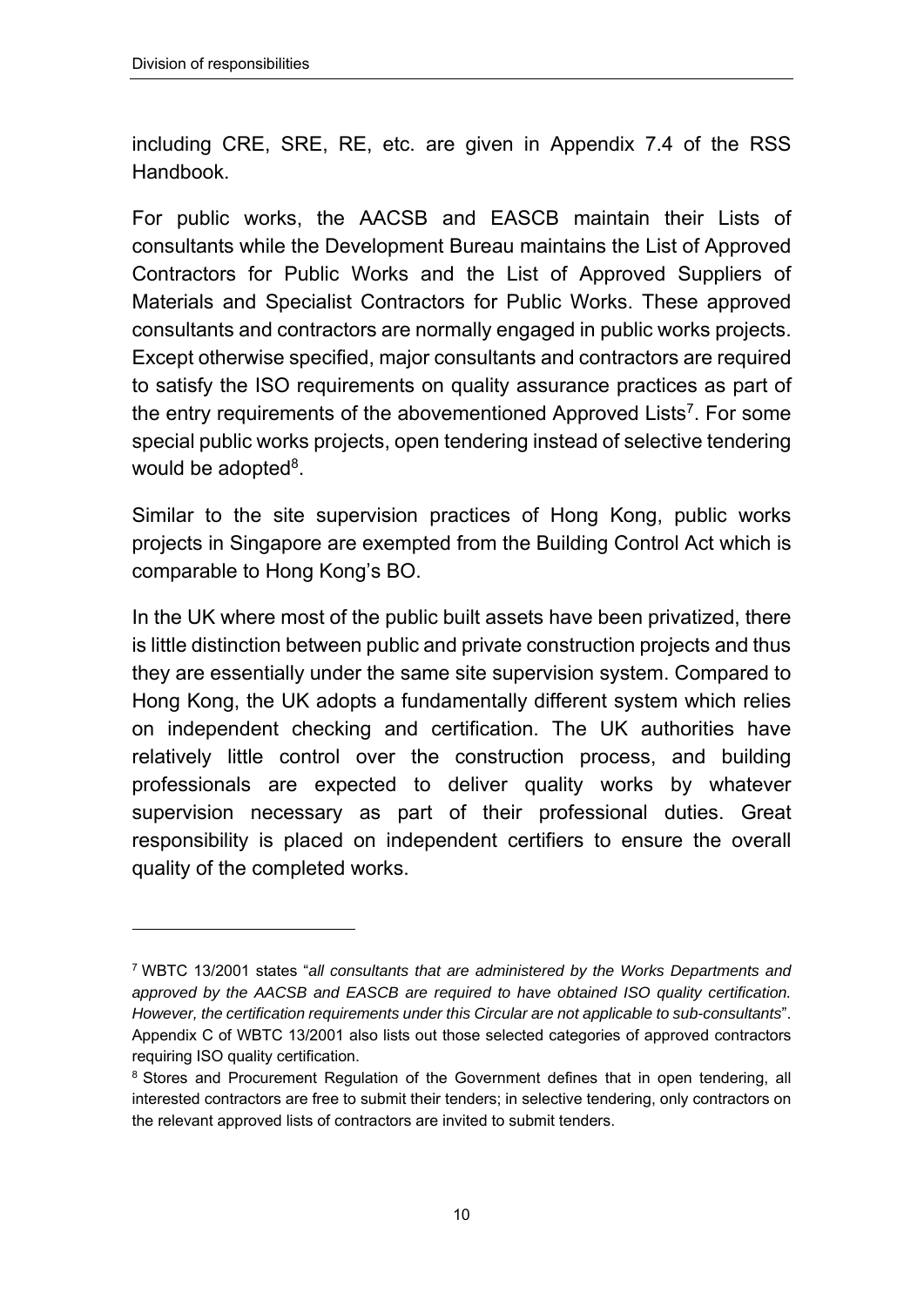A comparison of Hong Kong's construction quality site supervision systems on major structural elements with that of Singapore and the UK is given below.

|                                                                            | Continuous supervision                            | Periodic inspection                                                   | Spot check                                                                              |
|----------------------------------------------------------------------------|---------------------------------------------------|-----------------------------------------------------------------------|-----------------------------------------------------------------------------------------|
| <b>Hong Kong</b><br>Government<br>Projects                                 | <b>Main Contractor</b><br>(Site engineer/foreman) | Consultant<br>$(RSS)$ or in-house staff <sup>9</sup>                  | <b>Project Office</b><br>(e.g. technical audit by<br>independent team)                  |
| Hong Kong<br><b>Private Sector</b><br>and Quasi-<br>Government<br>Projects | RGBC, RSC and their<br>TCPs $(T1~T4)^{10}$        | AP, RSE, RGE and their<br>TCPs $(T2~T5)^{10}$                         | <b>BD</b><br>(Site audit <sup>11</sup> )<br>Employer<br>(in-house staff <sup>12</sup> ) |
| Singapore                                                                  | <b>Main Contractor</b>                            | <b>Site Supervisor</b><br>(independent from the<br>design consultant) | <b>Qualified Person</b><br>(independent from the<br>employer and<br>contractor)         |
|                                                                            | Supervision & inspection as deemed appropriate    | Ensure overall quality                                                |                                                                                         |
| <b>UK</b>                                                                  | <b>Main Contractor</b>                            |                                                                       | <b>Independent Certifier</b>                                                            |
|                                                                            |                                                   |                                                                       |                                                                                         |

Comparison of site supervision systems among Hong Kong, Singapore and the UK.

In Hong Kong, the roles and responsibilities of key stakeholders and their responsible personnel are well covered with sufficient layers of safeguards. For private and quasi-government projects, the minimum site supervision requirements and related processes are governed by the BO which is administered by the BD. The current stringent statutory control on site supervision was first formulated in response to a serious fatal incident in the 1990s and has been kept under regular review (including legislative amendments to the Technical Memorandum and amendments to the Site Supervision Code) by the BD, with the assistance of the Technical Committee on Supervision Code, after consultation with the industry through the established consultative committees and legislative amendments. The Technical Committee on Supervision Code and the consultative committees comprise representatives from professional institutions, stakeholder organizations (including contractors' associations)

-

<sup>9</sup> Full-time on site.

 $10$  Subject to statutory responsibilities under the BO. PNAP APP-158 and PNRC 78 are relevant.

<sup>&</sup>lt;sup>11</sup> Details are given in the PNAP ADM-18.

 $12$  Some employers deploy its in-house staff full-time on site and conduct periodic inspections.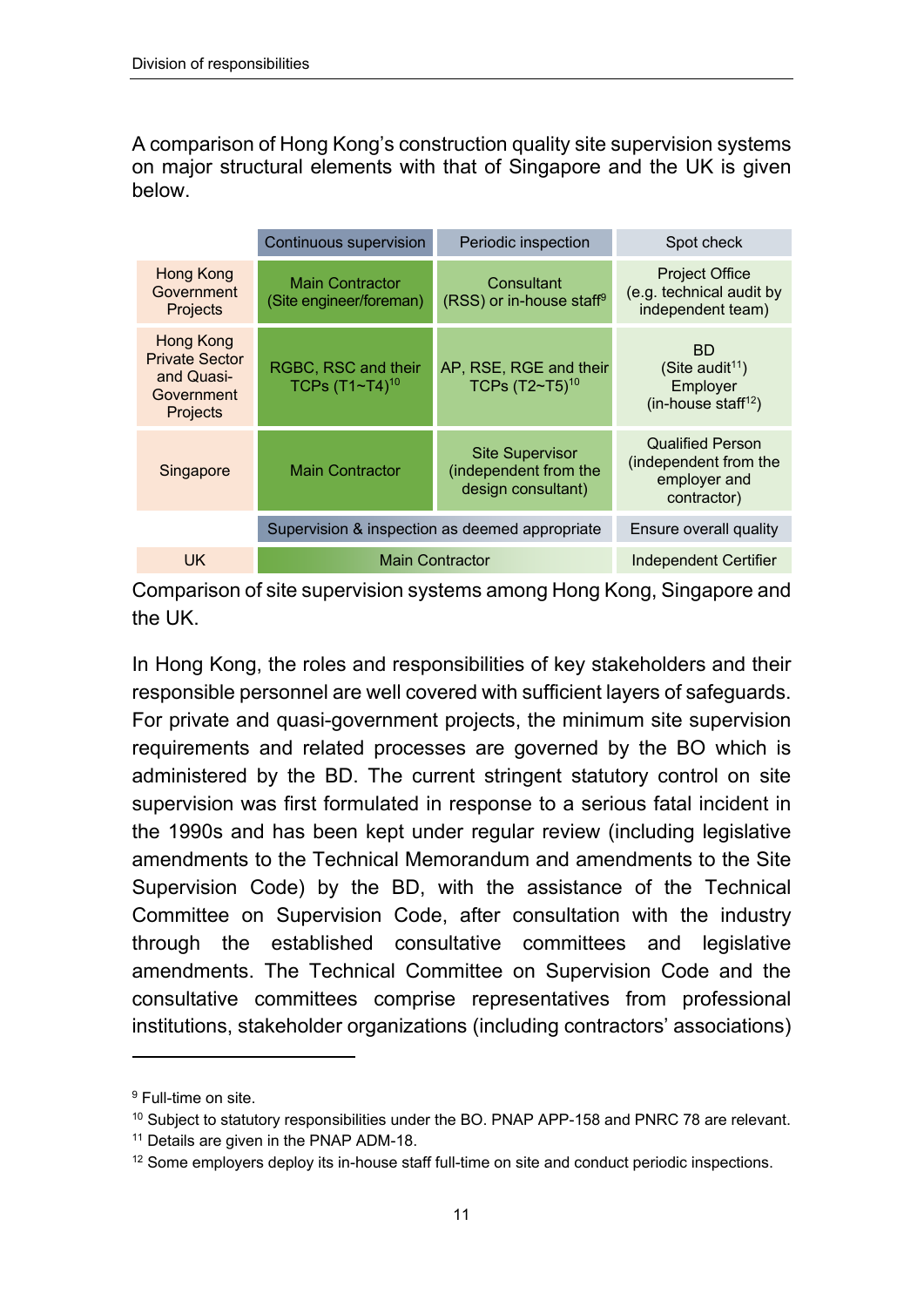and academia. This contrasts with the UK where the performance of site supervision duties is not governed by statute but relies on professional duty of care.

It is also worth noting that, while the Technical Memorandum, the Supervision Code and additional conditions imposed under the BO specify the minimum site supervision requirements, more frequent inspections or greater manpower would often be deployed as per the requirements of the employer in practice. For example, a T3 under RSE stream is required to conduct weekly regular and task-specific inspections, but in reality the RE acting as T3 would be on site full time, carrying out daily inspections under the employer's contractual requirements.

The Technical Memorandum and Supervision Code have clearly defined the responsibilities and duties of the AP, RSE, RGE and AS of the RGBC/RSC as well as their site supervisory personnel (i.e. their Representatives and TCP). The AP, RSE, RGE and AS of the RGBC/RSC shall have full responsibility and accountability for their respective functional stream. They are responsible for devising checklists by reference to the typical items, and inclusion of any other particular items considered essential for their projects, including those for specific tasks for quality supervision and any other conditions imposed under the BO for compliance by their TCPs. In general, the industry has sufficient knowledge of their duties and responsibilities under the BO.

While BD maintains its independent role as regulator, it has been playing a proactive facilitation role in the building development process as promulgated in PNAP ADM-19 and communicating with industry stakeholders through various established communication channels. BD maintains close dialogue with the industry to formulate more facilitation measures that will benefit the industry as well as to achieve the larger goal of creating better quality construction and buildings. To properly assign duties and responsibilities, BD continues to enhance the building control system so as to provide more guidance to practitioners, and give clearer and more precise description of the requirements and responsibilities of various parties under the BO.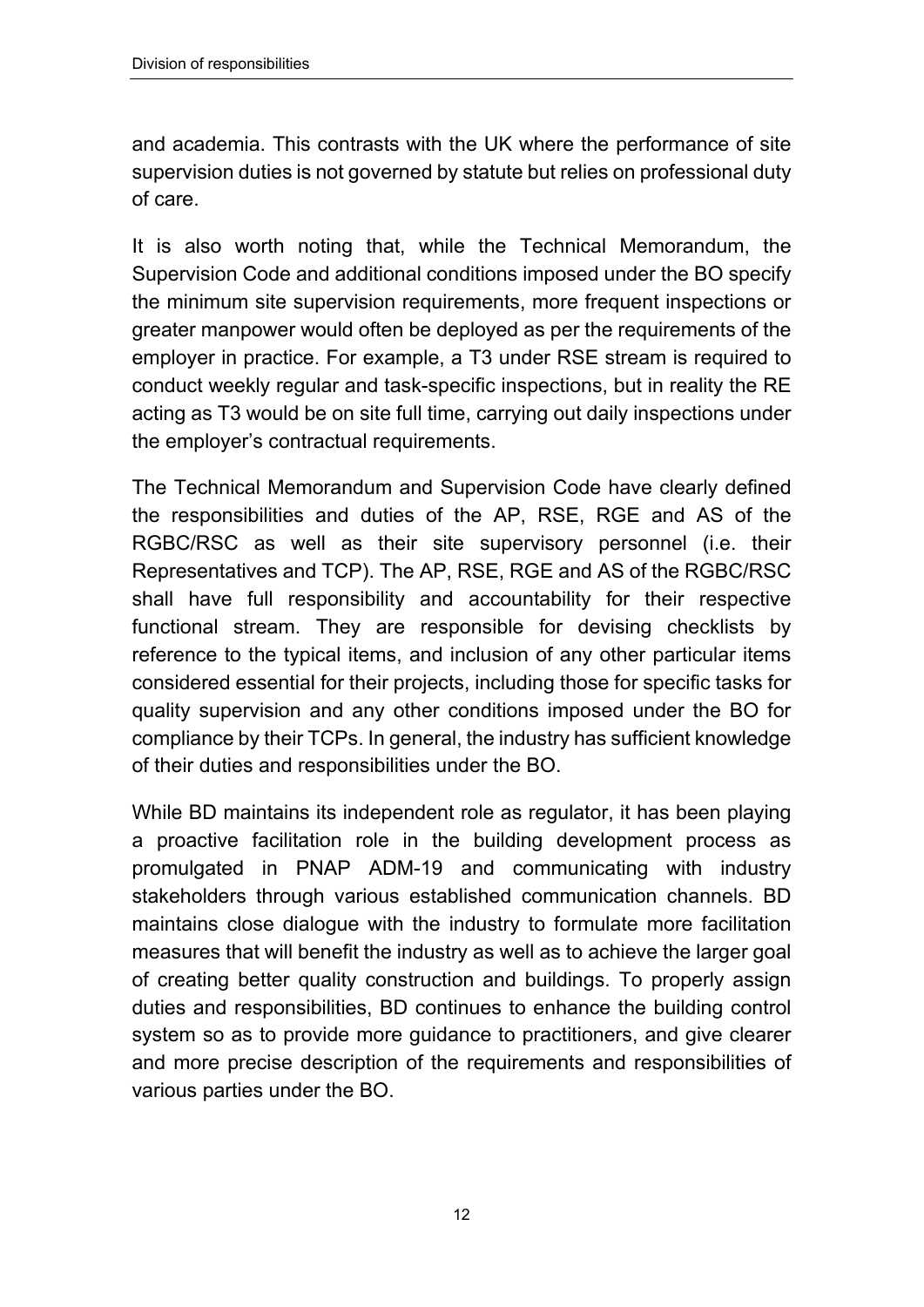Since promulgation of the Supervision Code in 2009, amendments have been made in 2015, 2016 and 2019 in view of feedback from the industry. BD has recently reviewed the Supervision Code and proposed amendments with a view to promoting an administrative TCP list and providing further details on the definition of supervision, record keeping requirements and non-conformance reporting, thus strengthening the requirements regarding obligations of site supervisory personnel and communication among site supervisory personnel to ensure delivery of design intentions in construction projects. The proposed amendments, include highlighting the manner of continuous supervision by full time TCP, completing and keeping inspection records and site supervision reports contemporaneously, keeping these records and reports by responsible functional streams, enhancing non-conformities reporting procedures, maintaining communication among TCP of different function streams, emphasizing the responsibility of the heads of each functional stream in ensuring their representatives and TCP are fully aware of supervision requirements, etc. Having consulted the industry via the established consultative committee in the second quarter of 2020, BD will promulgate the amendments to the Supervision Code in the third quarter of 2020.

With a view to providing a concise document on the requirements and responsibilities under the BO to the AP, RSE, RGE, RGBCC and RSC as well as their respective site supervisory personnel, BD has drafted a new PNAP which consolidates various requirements relating to specific tasks and testing of materials (e.g. quality supervision plan for specifying the installation requirements of ductility coupler splicing assemblies, on-site sampling for testing, etc.) imposed under the BO when approving plan submissions, so as to provide more precise descriptions of the requirements and responsibilities. BD has completed consultation with the industry via the established consultative committees in the second quarter of 2020 and will promulgate the new PNAP in the third quarter of 2020.

Supervision duties are discharged by various project parties. Required qualification, years of relevant working experience and duties of supervision personnel are generally well documented either in the RSS establishment approval for Government projects or the Technical Memorandum, the Supervision Code and various PNAP and PNRC for private sector or quasi-government projects. Depending on the types of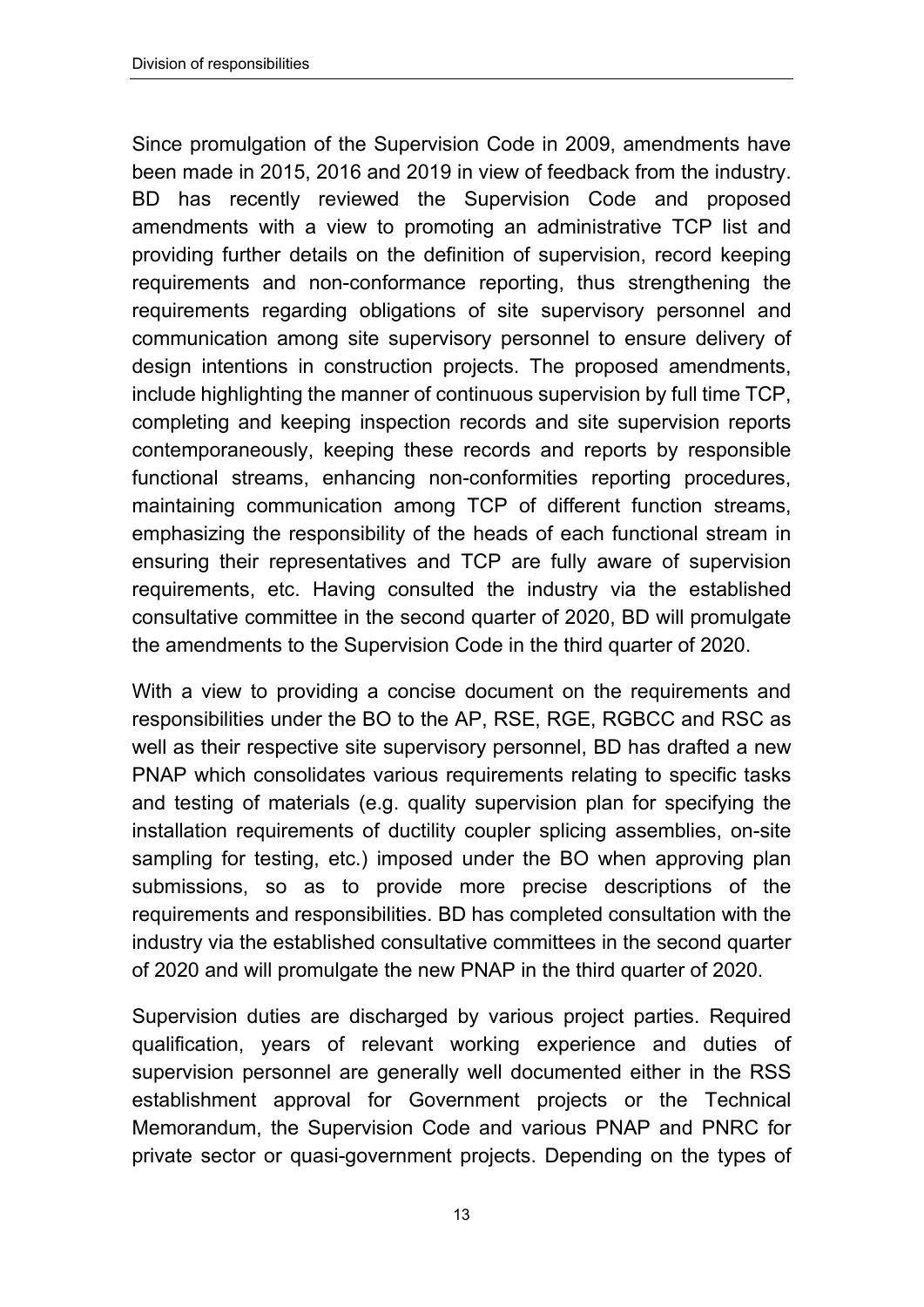construction, building methods involved and the use of certain construction materials (e.g. in-situ reinforced concrete, structural steelwork, structural glass elements, etc.), task specific supervision requirements would be imposed as conditional to approval or consent to commencement of works. Additional requirements beyond the statutory minimum as deemed necessary by the employer, such as compliance with a recognized quality management system, are imposed as contractual requirements for the main contractor or the consultant. There are sufficient deterrents to ensure those involved in the supervision process duly discharge their duties. For Government projects, performance of RSS is assessed by the RSS performance appraisal system which keeps records of RSS's standard of work and conduct during their services, and provides the basis of any recommendation for the grant of annual increment and/or end-of-contract gratuity or extension or renewal of their employment contract. For private sector or quasi-government projects, one may even face prosecution and disciplinary action for contravention of the BO.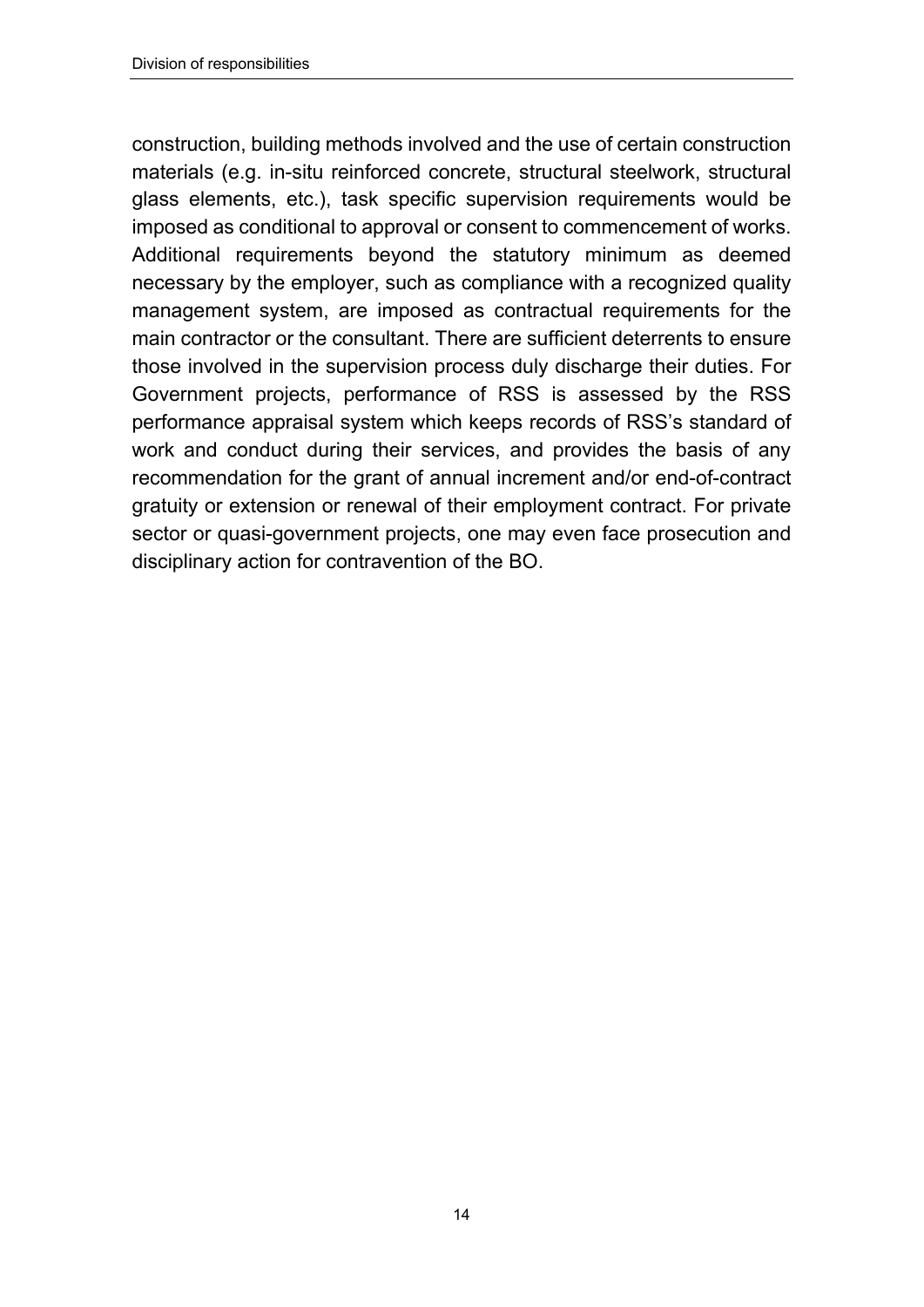#### **Subcontractors**

Under Hong Kong's subletting practice, the majority of construction works are carried out by subcontractors, but it is observed that their quality site supervision performance may be inconsistent. Subcontractors have the same responsibilities as main contractors (i.e. RC/RSC) for quality site supervision under the BO because all personnel involved in the construction works, viz. AP, RSE, RGE, RGBC, RSC, AS of RGBC/RSC and their site supervisory personnel, subcontractors, site staff and individual workers are liable under the BO and may be prosecuted if there is sufficient evidence that they have contravened the BO. No matter private or public works projects, subcontractors are controlled under contractual provisions between the main contractor and the subcontractors, or may be dictated by the employer in the case of named or nominated subcontractors. Fundamentally, inadequate performance of the main contractor and subcontractors in supervision directly affects the quality of the built asset.

Under their contractual responsibilities, subcontractors are duty-bound to ensure the quality of their own trade of works. In addition, under the BO, TCPs are required to be nominated by the AP, RSE, RGE, RC and RSC for different types of works. Taking steel fixing for foundation as an example, the RSC for the foundation work should have a T1 while the RGBC should have a T1 for the superstructure works. In this connection, the RGBC can nominate a staff member for its steel fixing subcontractor as T1 for the superstructure works provided that the person being nominated meets the qualification and experience requirements of the Technical Memorandum and Supervision Code for superstructure works. In addition to the inspection by the T1 of the RSC regarding the number and size of the starter bars, the TCP of the RSE should also have counter-checked them while the T1 of the RGBC would also check the number and size of the starter bars. In general, the AP, RSE, RSC or RGE, where appropriate, must certify completion of the foundation works to their satisfaction before consent for commencement and carrying out of the superstructure works would be granted under the BO.

In main contracts, employers in general appreciate the value of engaging a competent main contractor. Two-envelop tenders (technical and price) are usually adopted to ensure the competency and resourcefulness of the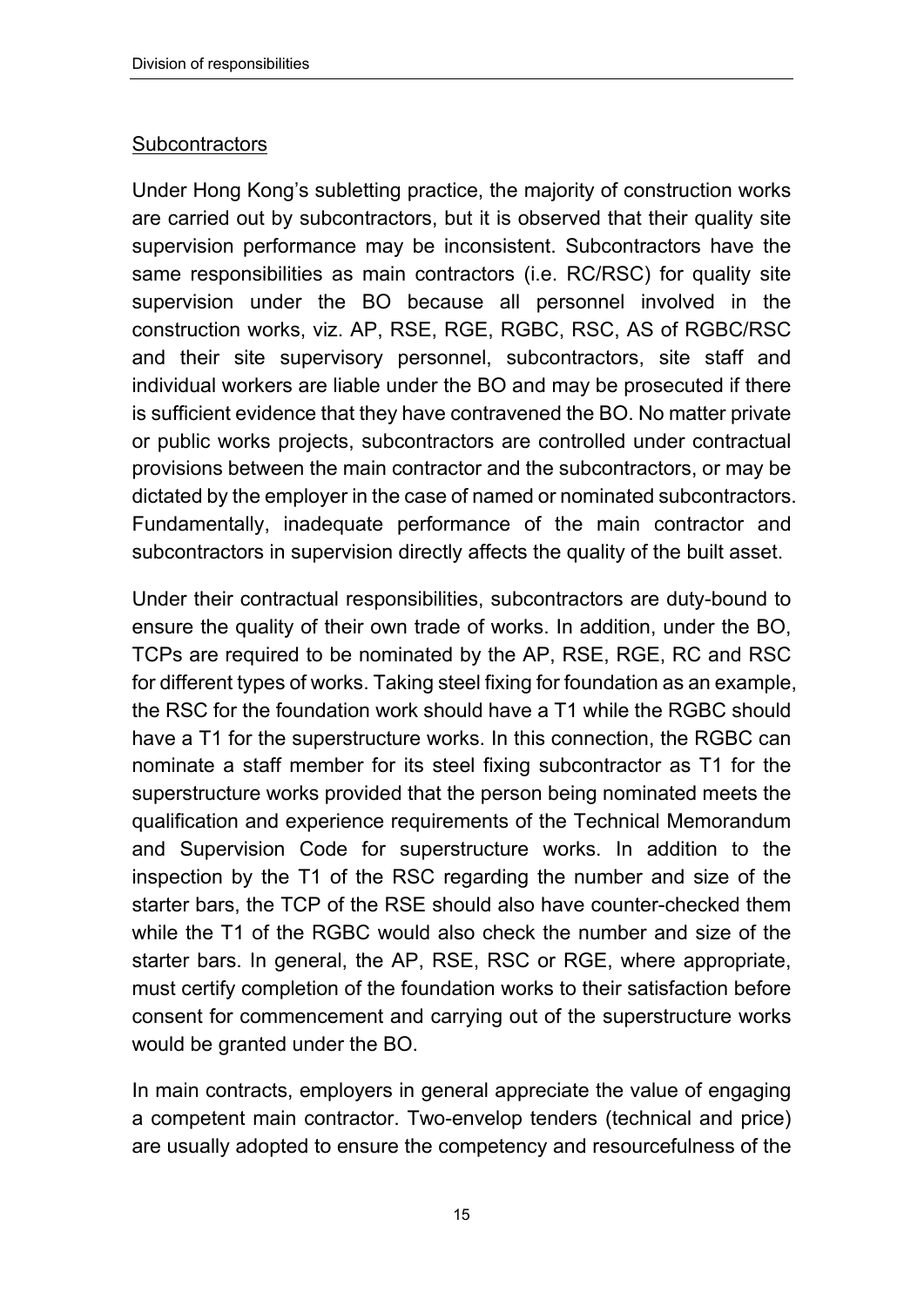main contractor being engaged. However, in the subcontract tier it is still prevalent for subcontracts to be awarded to the lowest bidder. The capability, resources and experience of some subcontractors may be questionable and difficult to ascertain, the problem may further be exacerbated by the relatively high labour mobility as construction workers continue to be predominately employed on a daily wage or piecework basis. There is little incentive, and hence often only marginal resource is allocated for quality works and invested in staff development, especially at the subcontract tier.

At present, CIC administers the RSTCS for selected trades<sup>13</sup>. The RSTCS aims to elevate the performance standard of subcontractors through progressively more rigorous registration requirements. Regulation of subcontractors to ensure quality supervision and assurance is generally supported by the construction industry.

Reference is also made to Achilles<sup>14</sup> in the UK, an independent validator and auditor of supply chains from different industries, which offers impartial reports on different aspects of a vendor or supplier, and employers could base their procurement decisions on such data. Some benefits quoted by Achilles include "employees at Achilles audited companies are 40% less likely to have an accident at work" and "an estimated £22,000,000 per year was saved on supplier qualification in the UK utilities industry".

-

<sup>&</sup>lt;sup>13</sup> Demolition; Reinforcement bar fixing; Erection of concrete precast component; Concreting formwork; Concreting; Scaffolding; Curtain wall

<sup>14</sup> https://www.achilles.com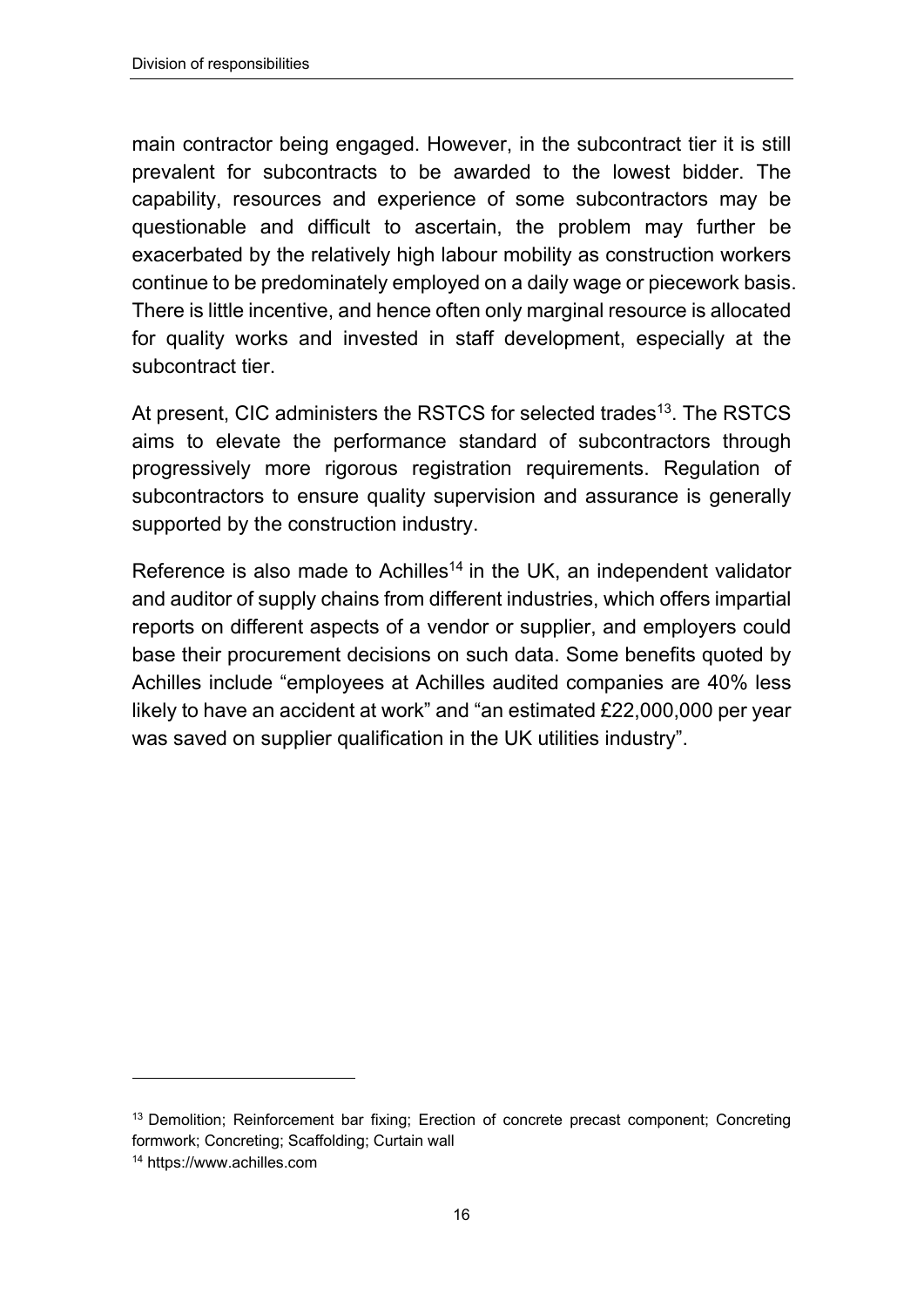#### **Main Contractors**

Main contractors play an indispensable role in the construction quality of the built asset. Under typical construction contracts, main contractors are ultimately responsible for discharging the supervision duties stipulated in the project quality supervision plan. Those duties normally include deploying the required staff (both in qualification and number) to supervise site construction works, irrespective of whether the works are performed by their direct-employed staff or subcontractors. Main contractors should also be responsible for the coordination and management of interfacing between the subcontractor trades. However, under a fiercely competitive business environment, main contractors lack real incentives for disciplined self-supervision. It would be the case for some main contractors to deploy less resources towards self-supervision and relying on others' checking, Sometimes, defects and other quality issues might not be discovered promptly and could only be dealt with when they are discovered by other parties (e.g. AP/RSE/RGE's TCP, employer's in-house staff, RSSs and REs).

In private sector projects, main contractors are registered as RGBC or RSC and they have statutory responsibility of supervision duties under the BO in addition to their contractual duties. Provided that the nominated TCPs fulfil relevant qualifications and working experience for the respective type/category of works required under the Technical Memorandum and Supervision Code, main contractors can assign supervision duties under the BO, notably the provision of TCPs, through subcontract arrangements, especially when nominated subcontractors are engaged.

For example, a subcontractor for the installation of a curtain wall being nominated as T1 of the RGBC for the curtain wall works is acceptable provided that the T1 meets the relevant qualification and experience requirements as laid down in the Technical Memorandum and Supervision Code. Regarding the installation of the cast-in anchorage, there should be another T1 of the RGBC supervising the installation works. The T3 of the RSE should also have counter-checked the installations. Moreover, irregularities of the cast-in anchorage revealed during the course of the curtain wall works would be reported to the RGBC for rectification as a normal and proper practice.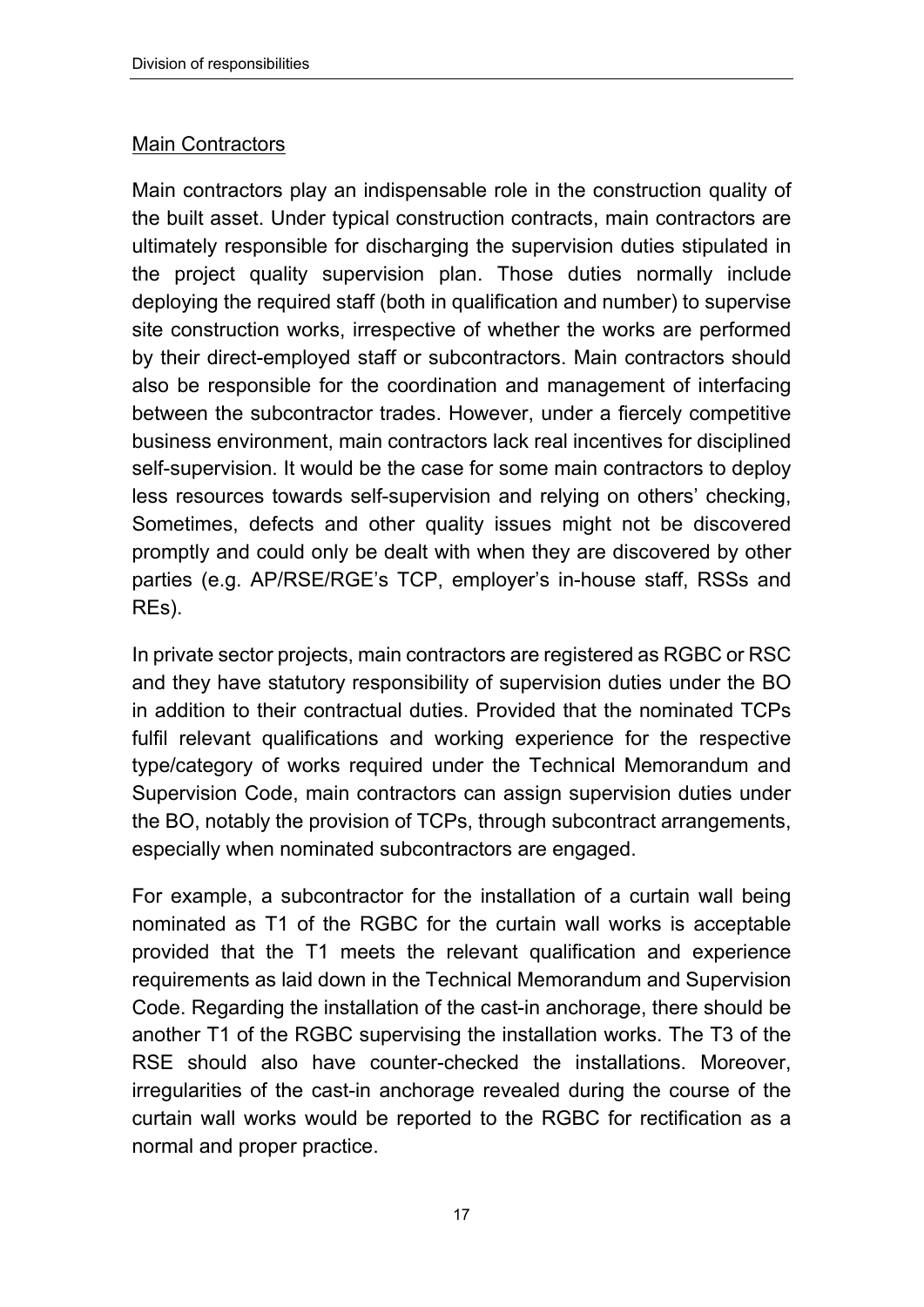Site supervisory personnel, as required under the Technical Memorandum and Supervision Code irrespective of whether they are the employees of the main contractor or subcontractor, should meet specific requirements on qualification and experience. Only suitable grade of TCPs having the relevant qualifications and working experience for the respective type/category of works should be nominated. In addition to checking by AP/RSE/RGE/RGBC/RSC on the suitability of TCPs to be included in supervision plans, BD will conduct audit checks on the suitability of TCPs nominated in the submitted supervision plans to ensure adequate numbers of various required grades of TCPs have been provided for construction works according to the Technical Memorandum and Supervision Code.

The practices on control mechanism in Singapore and the UK, where personnel involved in supervision activities are certified by their respective certifying bodies, can be further explored to see if such facilitation measures/approach could be made reference to in enhancing the site supervision regime in Hong Kong.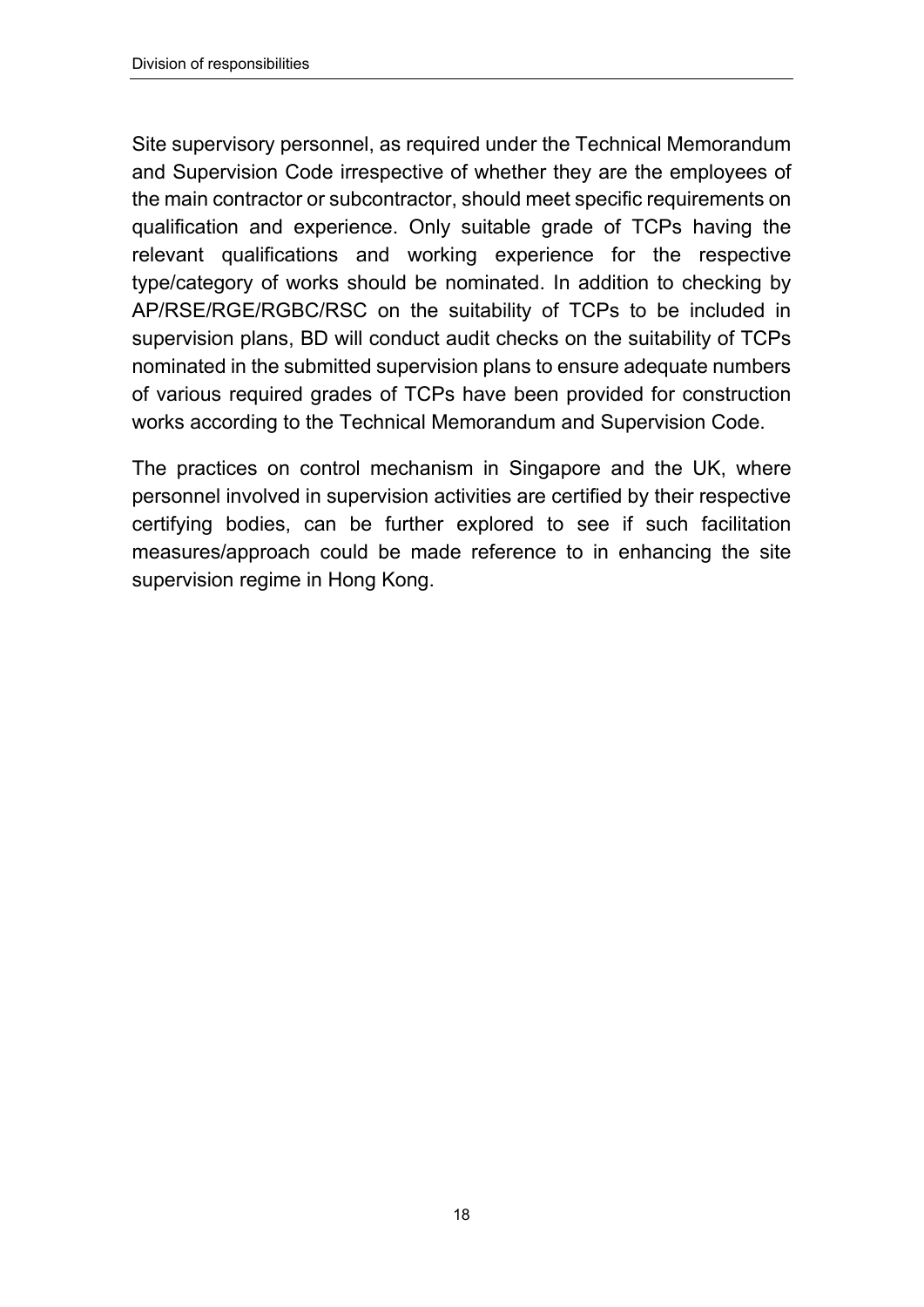#### Consultants and their Site Supervision Personnel for Public Works Projects

Consultants are responsible for the design and subsequent supervision of the concerned construction works. Consultants' supervision duties involve vetting of materials, construction methodology and programme submitted by the main contractor, hold point inspections, checking of materials on site, monitoring of critical construction activities and settlement records, etc. Apart from supervision duties, the site supervision personnel of consultants may sometimes take up minor design or detailing modification work (such as to cater for unexpected site conditions) and a fair amount of administrative duties when projects become more complex. Therefore, diligent management of tasks and staff deployment by the consultants is important to ensure their supervision duties are discharged properly.

Consultant's site supervision personnel who are professionally registered or qualified members of professional institutions have undergone structured training and vigorous testing. They should possess sufficient knowledge on their supervision duties. Strong professional ethics are also demanded from individuals to act impartially under challenging situations.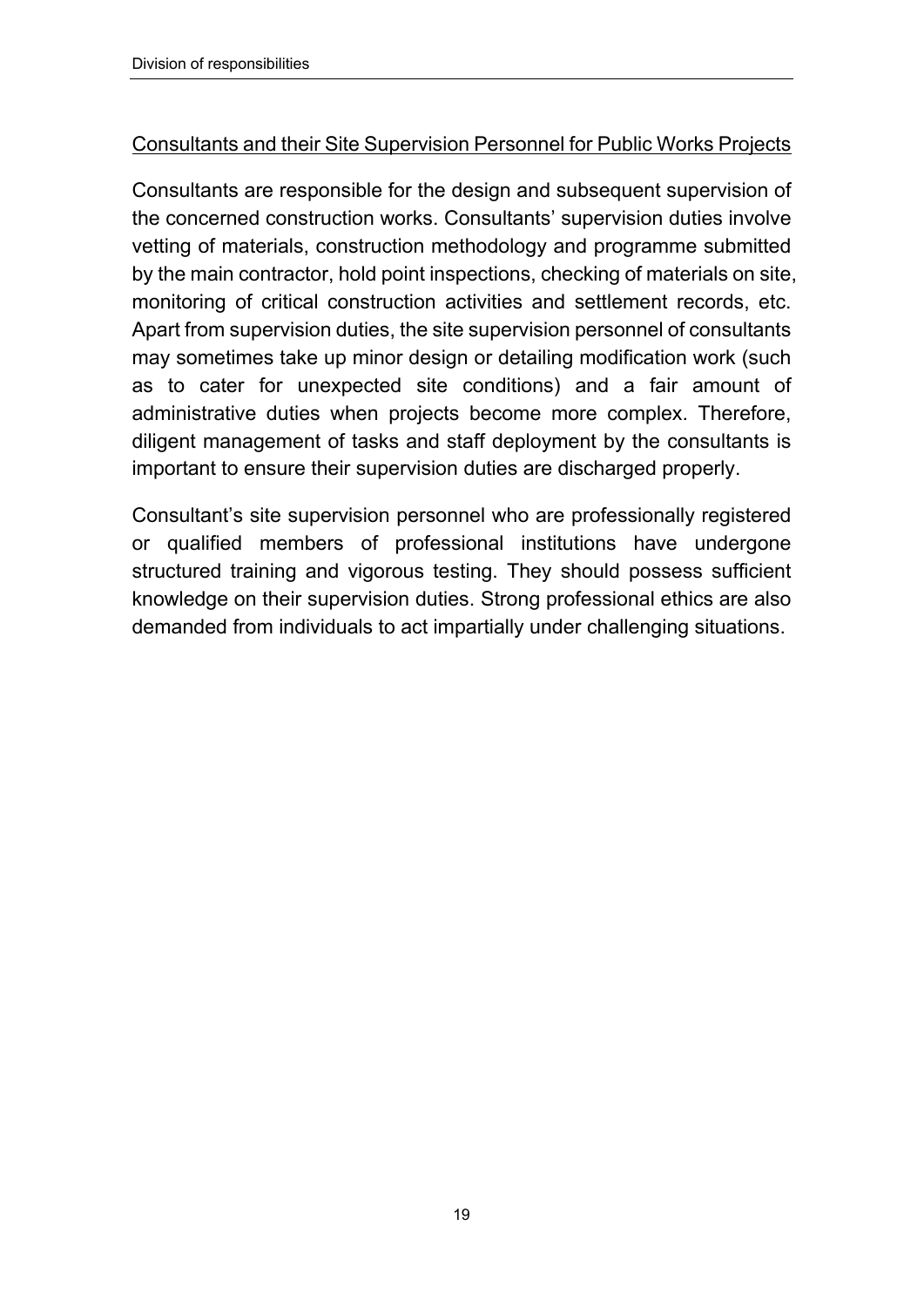#### Employers and Regulators

Under the current regime, the BD exercises statutory control on site supervision under the BO for private and quasi-government projects, while different employers may have different degrees of involvement in the supervision process depending on the type and scale of their organization, but there is no doubt that it is ultimately the responsibility of those directly involved with construction, such as AP, RSE, RGE, consultants and contractors, to duly discharge their site supervision duties and ensure the quality of the works.

As it stands, the employers should understand that adequate resources provision is of paramount importance to the engagement of a pool of competent personnel to exercise site supervision duties, whom in turn would be responsible for the quality of the works. BD will conduct audit checks to ensure that the AP, RSE, RGE, RGBC, RSC, AS and TCPs are discharging their duties as required under the Technical Memorandum and Supervision Code. ■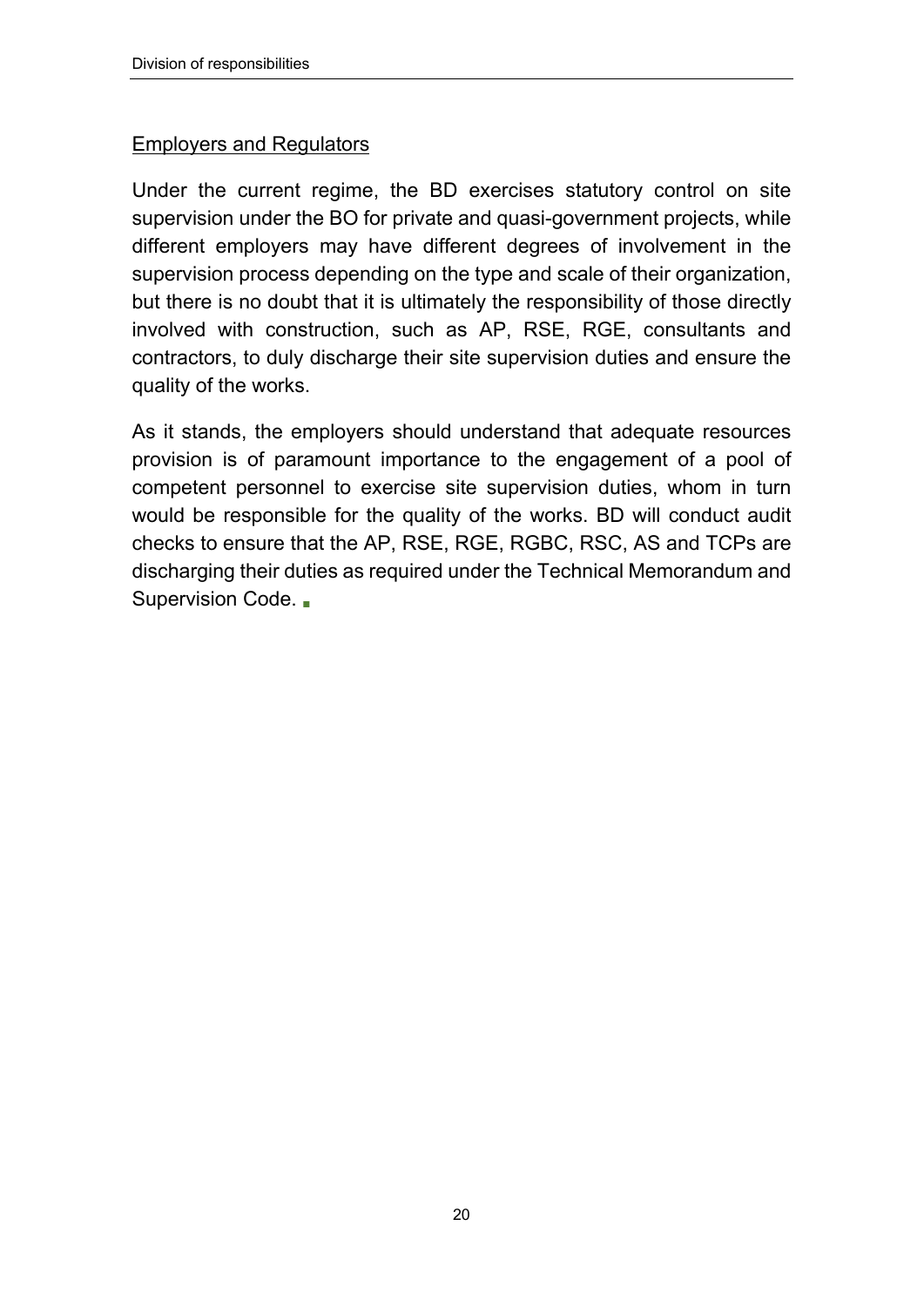#### **Documentation**

Construction quality supervision relies on effective site supervision and process control, and proper documentation records on how site supervision duties are discharged and processes complied with. The current documentation requirements in both the private and public sectors are considered comprehensive. Inspection records capture the site situation of critical stages or hold points of construction activities, including the structural elements inspected by respective site supervision personnel at critical stages and hold points. They provide good traceability of factual information for future review when necessary.

Many supervision workflows currently rely on paper records, where multiple parties are required to sign on the same physical form as supervision by different parties progress. Paper records are prone to damage and loss at working areas and, therefore, generally less efficient. Whilst many organizations follow a formal quality management system (e.g. ISO 9001), where document control, including record of inspection and defect rectification, is well maintained, missing records sometimes still occur due to mishandling, carelessness and/or poor site housekeeping.

Due to tight construction programme and/or inadequate site management, it has been noticed that timely completion (i.e. duly signed by all responsible parties at hold points) and filing of paper-based site inspection records is a challenge for some projects. Backdating of inspection records has been reported, which in turn places doubt over the authenticity of such records. Clearance of these backlog of verbal endorsements by memory not only undermines the credibility of the whole inspection/supervision system, but also affects the accuracy and consistency of the inspection records. The situation becomes more complicated if the responsible individual leaves the project team subsequently. This undesirable situation can be mitigated by completion of inspection records and filing via electronic means contemporaneously. This simple and straight forward approach has been adopted by some effective site supervision teams. Definitely the application of digital tools for recording will ease daily workload.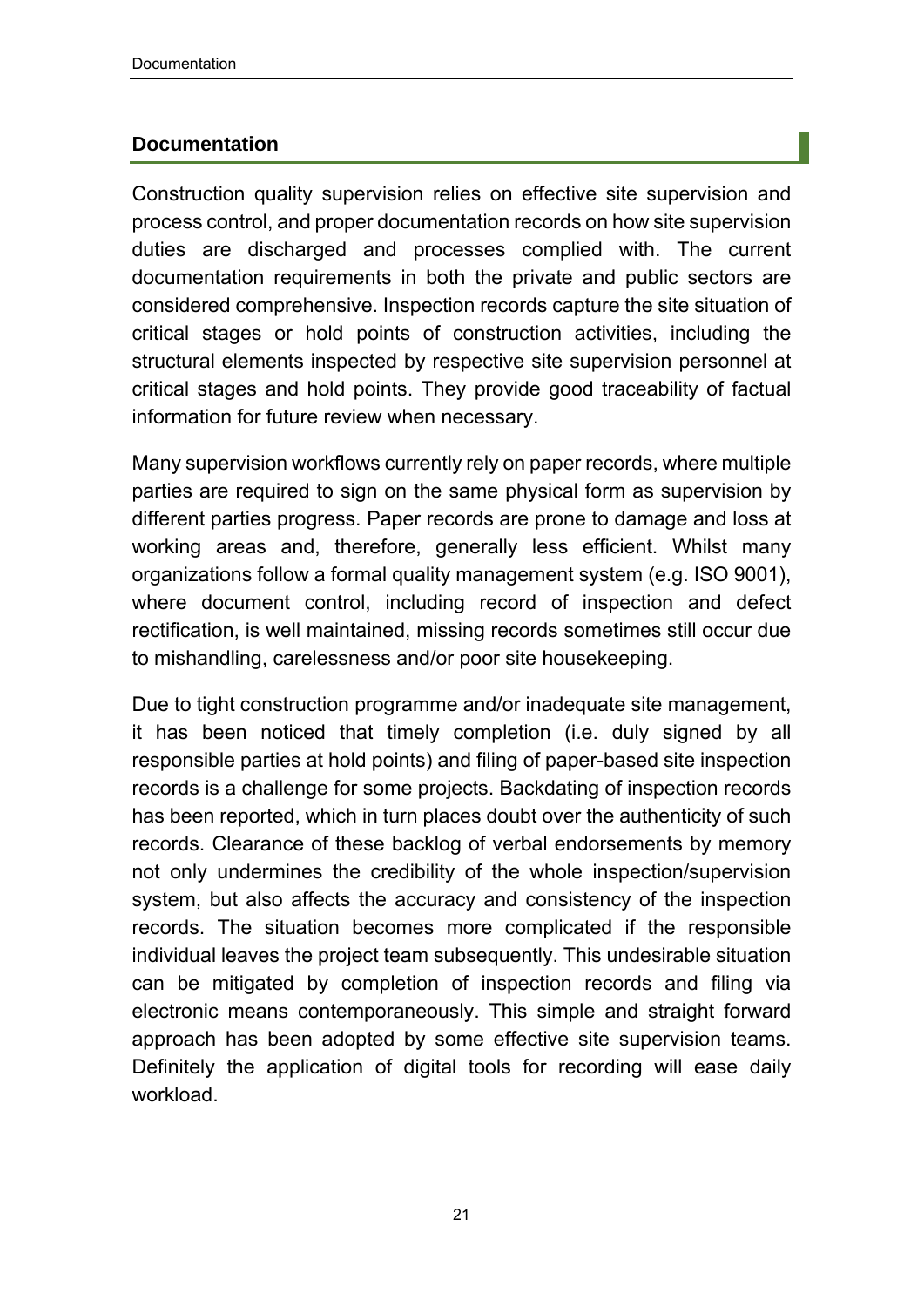Use of instant messaging applications (e.g. WhatsApp and WeChat) has become a common means for documentation due to their accessibility. On the one hand, this has raised the awareness of subcontractors on the importance and need of records and documentation. On the other hand, this form of documentation is becoming increasingly difficult to trace unless dedicated resources are deployed to organize the records in a timely manner.

In the overseas practices reviewed, utilization of digital solutions for documentation is much more prevalent, which has led to relatively more foolproof and streamlined documentation handling. ■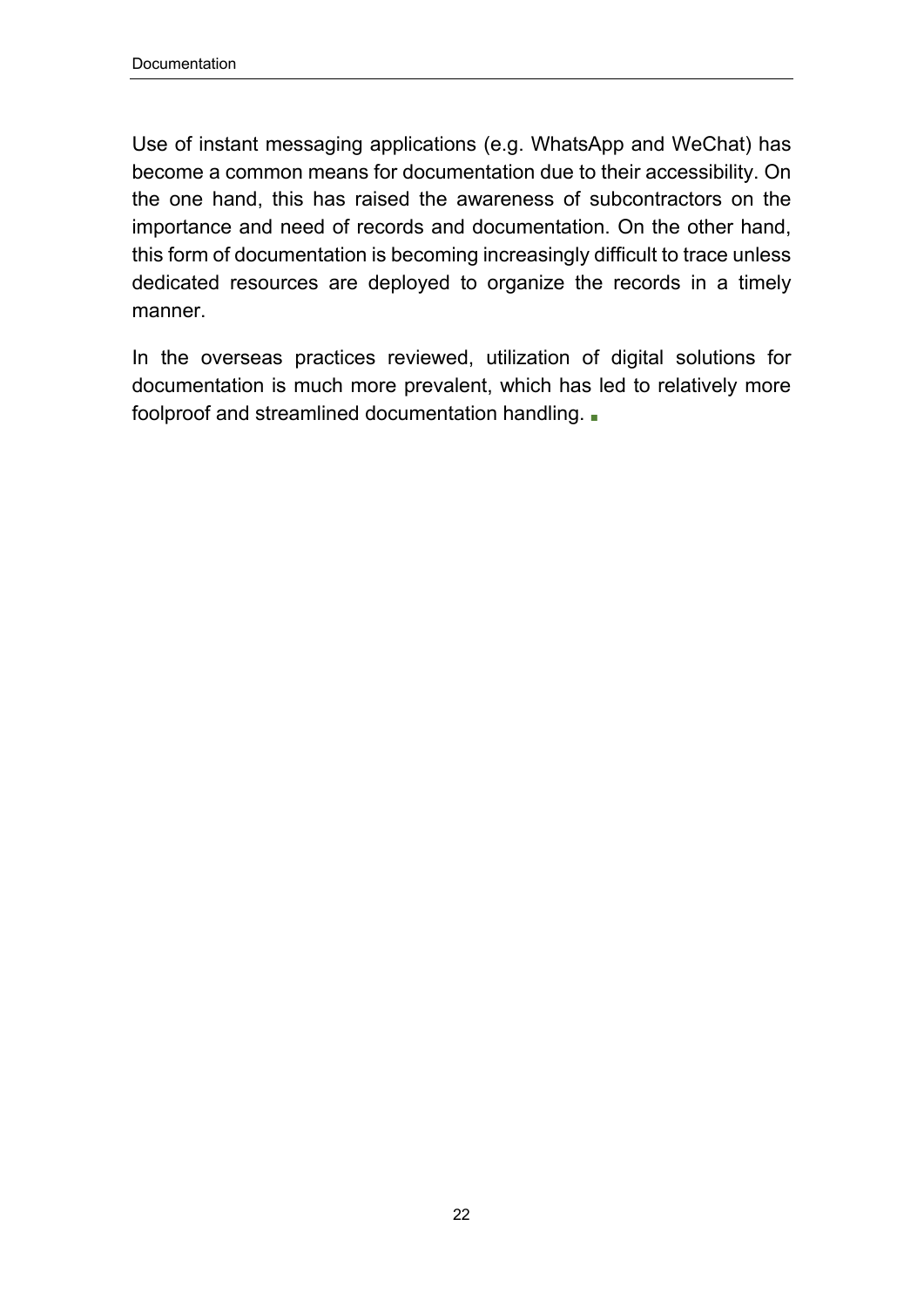#### **Application of innovation and technology**

Digitalization of supervision workflow and documentation in the construction industry in Hong Kong is not common in general. Many practitioners perceive the technical complexity and strict requirements of digital solutions as major deterrents to their adoption. Furthermore, the adoption of digital solutions is often an employer-driven decision, thus it could be difficult for contractors to initiate and implement, even with proven benefits. Cost is also a prohibiting factor for smaller organizations. Nonetheless, there is clear support from industry stakeholders on the adoption of technologies. A number of local organizations and construction companies have already extensively embraced digital construction.

There is noticeable progress by some recent projects in the digitalization of their supervision and workflow. The Development Bureau has spearheaded the implementation of digital solutions for its future projects. The CITF was set up by the Development Bureau and is being managed by the CIC to encourage wider adoption of innovative construction methods and new technologies. A number of digital supervision solutions are supported by the CITF and are gaining popularity in the local industry.

At present, checking of TCP records and associated inspection records still relies on hard copies during site audit inspections by the BD and submission to the BD. Documentation checking would become more efficient and timely through digitalization and centralized storage.

The adoption of digital supervision workflow can streamline many of the repetitive paperwork associated with current practices. It allows real-time monitoring of inspection status so management can much more easily spot any potential problems before they are manifested. Other project management tasks such as progress monitoring and payment certification can be integrated for even more efficiency.

All solutions offer cloud-based storage for remote accessibility. Site Supervision personnel could easily complete inspection records on the spot without needing to worry about the physical perils of paper forms. And since all data is uploaded in real time with full audit trail, the risk of tampering is minimized and the personnel would have a strong impetus to complete the records in a timely manner.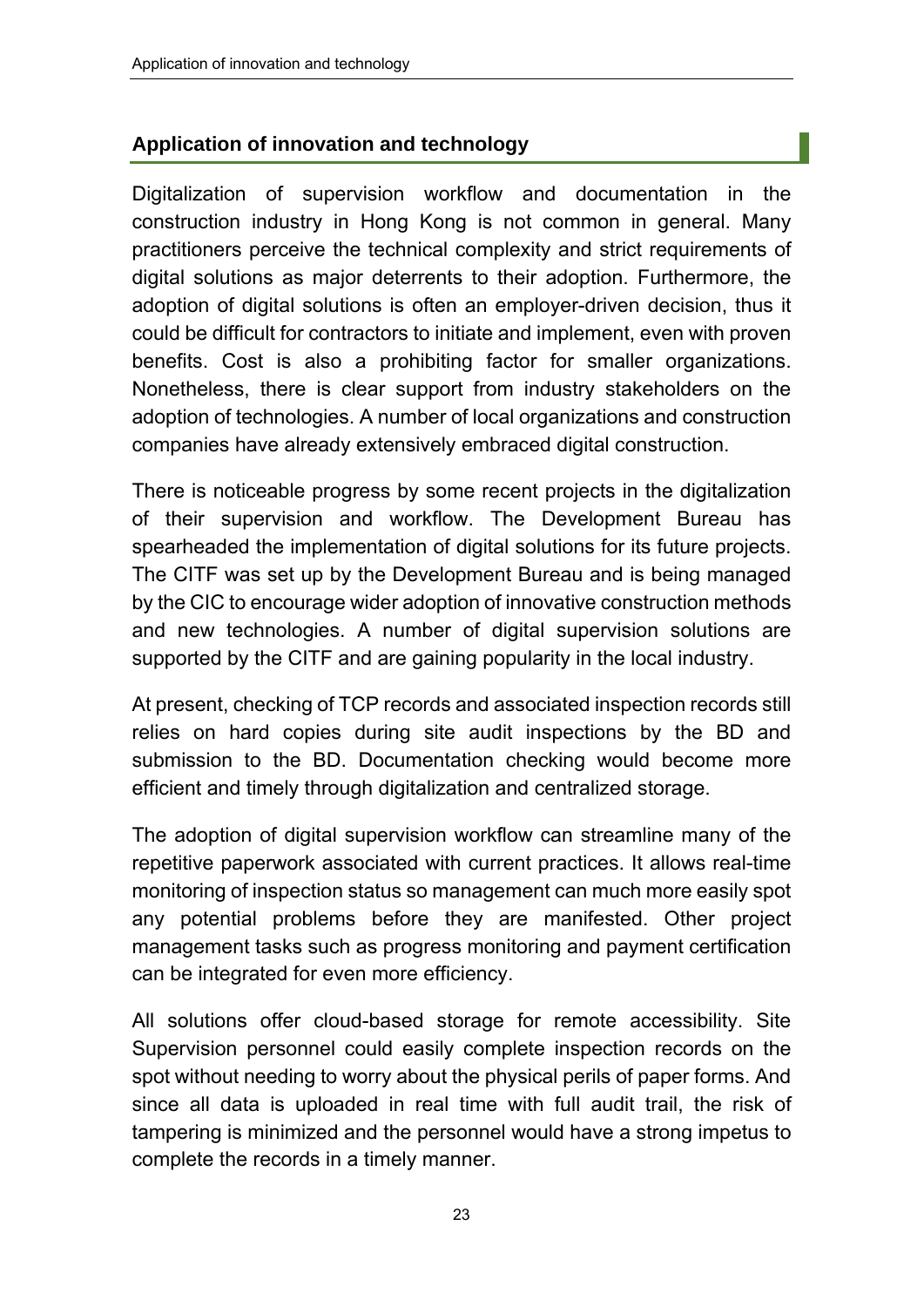The fifth generation (5G) cellular network could offer much higher bandwidth and almost zero latency when compared to the fourth generation. With the launching of the 5G services, the application of technologies such as video analytics and real-time monitoring through IoT devices in construction sites would become much more practical.

The Government has pledged HK\$100 million in the 2020-21 budget to develop an integrated digital platform for data integration and information exchange to strengthen project supervision in Government projects. Starting from the second quarter of 2020, all Government projects will adopt the digital works supervision system in phases. The Development Bureau further issued Technical Circular (Works) No. 3/2020<sup>15</sup> setting out the policy and requirements on the adoption of the Digital Works Supervision System in capital works contracts, with pre-tender estimate exceeding HK\$300 million, under the Capital Works Programme tendered on or after 1 April 2020.

 $\overline{a}$ 

<sup>15</sup> https://www.devb.gov.hk/filemanager/technicalcirculars/en/upload/374/1/C-2020-03.pdf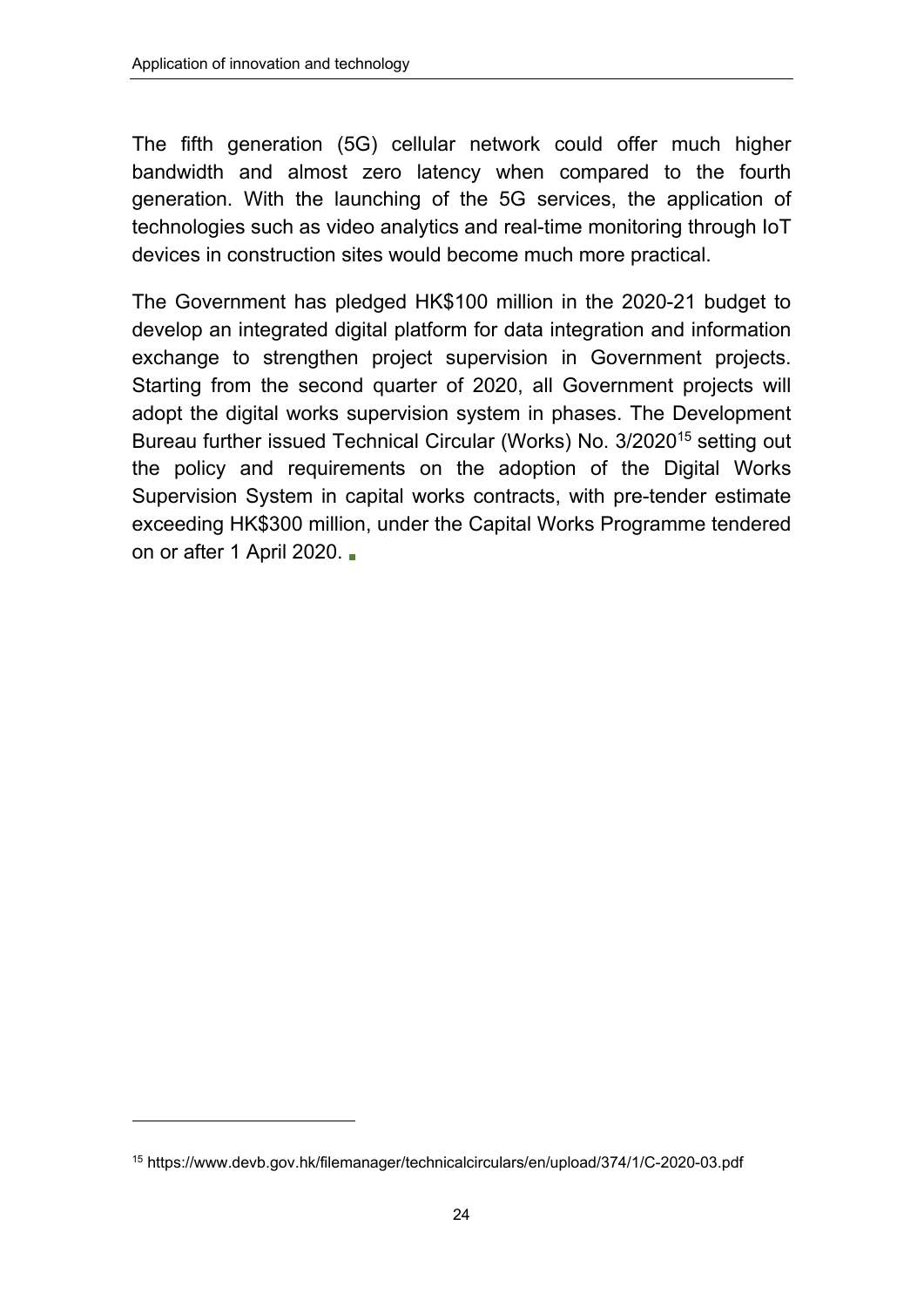#### **Recommendations**

Having identified the challenges and opportunities faced by the construction industry, five recommendations (Recommendation 1 to 5) are proposed to address these challenges. Further three recommendations (Recommendation 6 to 8) are proposed in recognition of the development trends in both the local and international construction communities with an aim to generally elevate the construction quality supervision standard.

The eight recommendations given represent directions that the construction industry would be heading. Further studies would be warranted to develop implementation details of these recommendations. It is envisaged that by embracing these recommendations, the entire industry could improve on the current site supervision practices.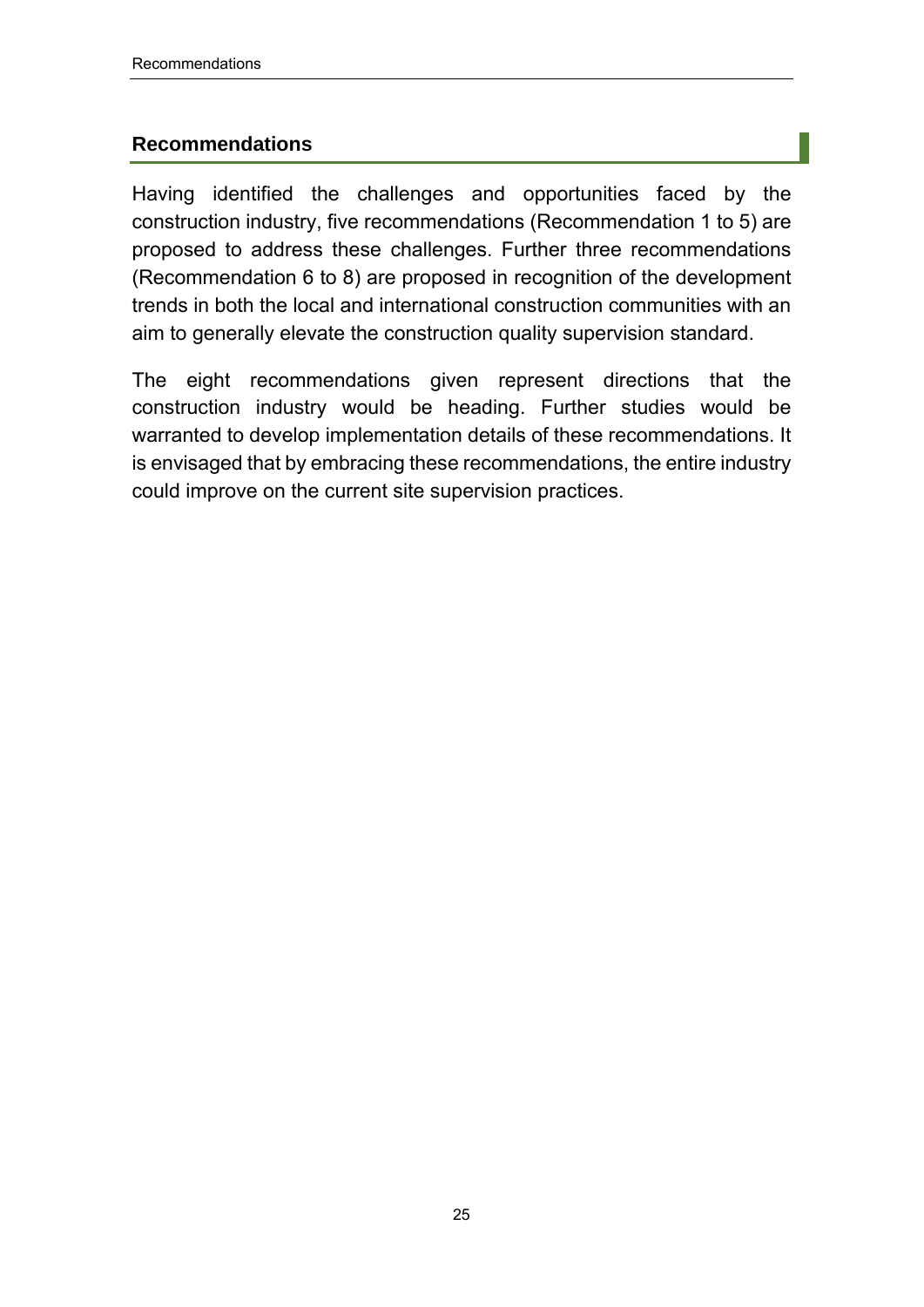-

# *Recommendation 1 – Advance subcontractor professionalism through phased registration on the RSTCS*

The RSTCS<sup>16</sup> currently operates on a voluntary basis. Employers and main contractors can choose to engage Registered Specialist Trade Contractors and Registered Subcontractors on their own accord. Since the implementation of RSTCS in April 2019, major construction stakeholders have supported the RSTCS and have been incorporated into public works.

Requirements on quality performance of subcontractors should be tightened progressively, particularly the qualifications and experience of subcontractor staff and a demonstration of effective quality management system and processes. RSTCS should provide support to registered subcontractors for building up their in-house expertise and staff competency.

It is the vision of the RSTCS to have all subcontractor trades under the previous Subcontractor Registration Scheme to be regulated under the RSTCS. Priority should be given to migrating structural works trades not already under RSTCS, such as structural steelwork, with other trades to follow progressively.

When a pool of competent registered subcontractors has been built up, strengthening the requirements on the engagement of registered subcontractors could be further explored. Reference could be made to the roadmap of workers registration.

Employers could accelerate the journey towards professionalism and reap the benefits of a competent supply chain by offering financial incentives in the form of more weighting given to technical scores associated with quality performance of key subcontractors in tender evaluation. The employer

 $16$  RSTCS aims to build up a pool of professional and responsible trade contractors with specialized skills through enhanced registration requirements. It comprises Registered Specialist Trade Contractors of seven designated trades and Registered Subcontractors of other common trades.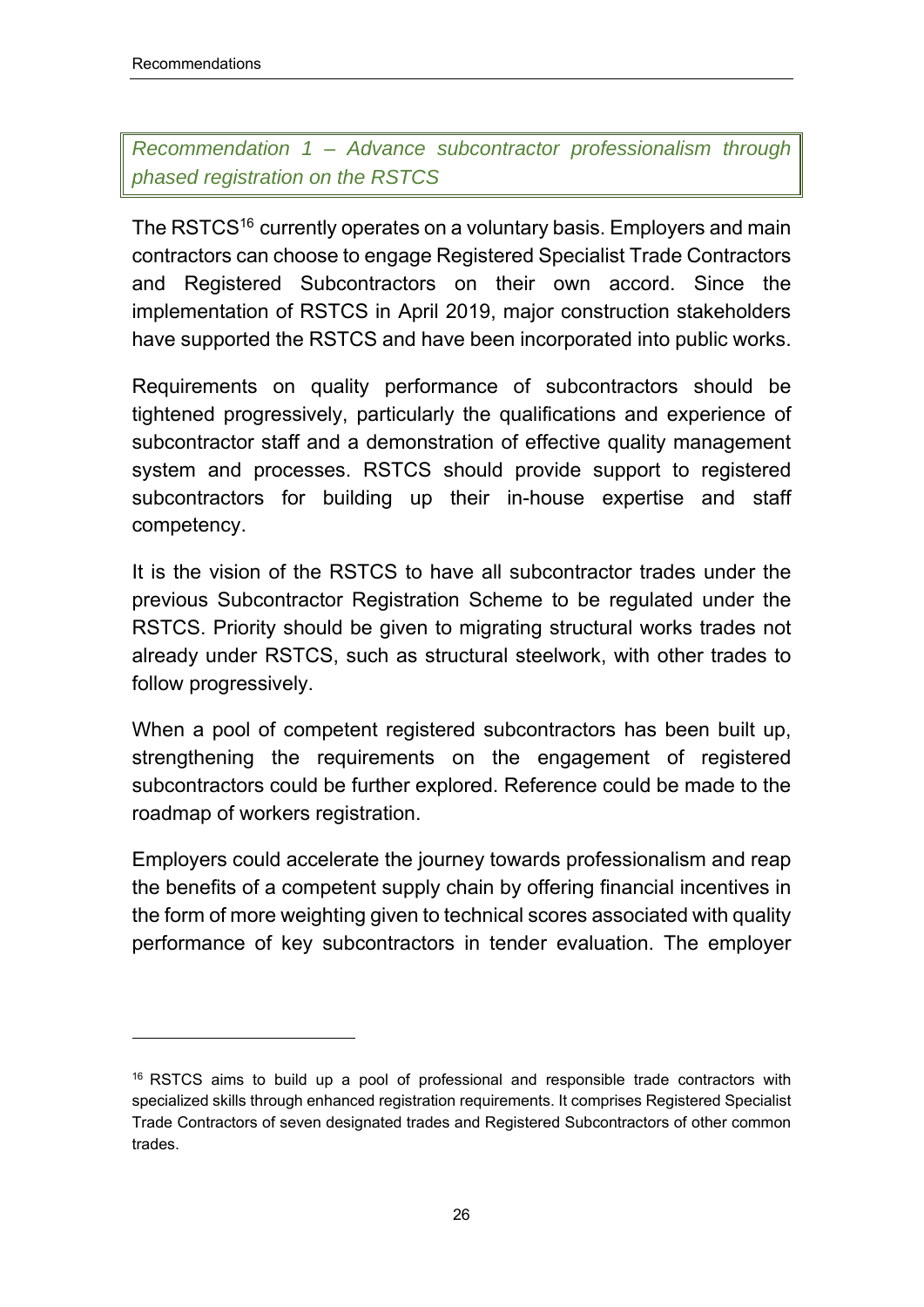would benefit from an enhanced supply chain with more efficient deployment of resources towards quality.

As an added benefit, by adopting a recognized registration system, the scope of tender prequalification exercises and screening for basic competency could be reduced. Tender assessment efforts could then be focused on project specific requirements, thus achieving efficiencies for all parties involved.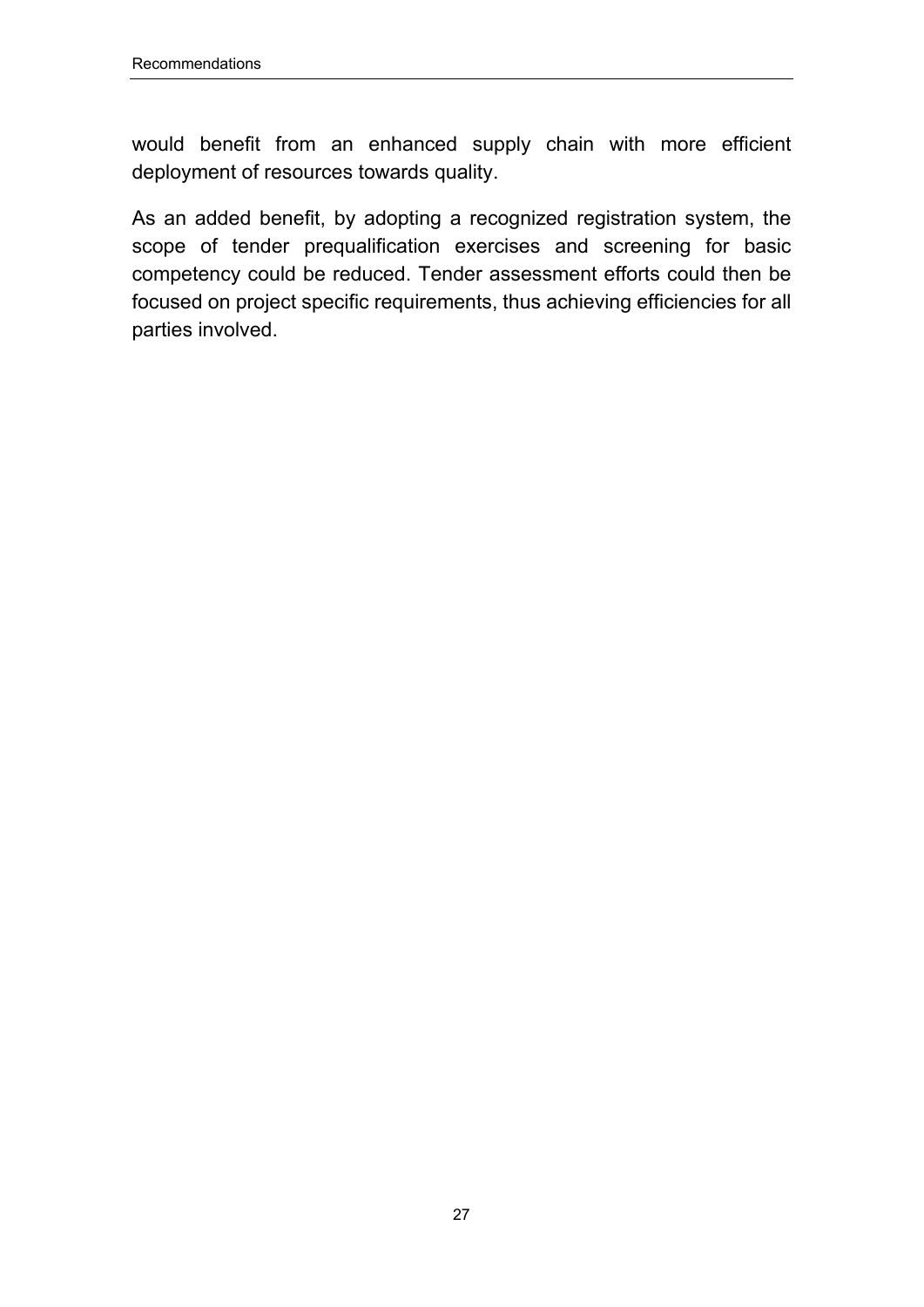*Recommendation 2 – Introduce incentives for main contractors, with performance assessment by leading quality KPI, to incentivize diligent quality management and self-supervision* 

Main contractors hold the primary responsibility in construction quality. It is important to formulate tender evaluation and contract management schemes that are more conducive for the main contractors to put in place vigilant site supervision to deliver quality construction, with or without other layers of site supervision. It is recommended that consideration should be given to:

- 1. Introducing incentives for diligent quality management
- 2. Incorporating leading KPIs (in addition to traditional lagging KPIs) in regular quality performance evaluation

It should be noted that these measures to enhance construction quality are over and above the statutory requirements. They should not be taken as measures to achieve statutory compliance in view that even without these additional incentives and KPIs, main contractors are required to comply with statutory requirements.

Incentives could be provided by employers when payments are tied to performance of quality supervision and management activities. Leading KPIs would encourage self-supervision, and an example of which would be the percentage of first-time satisfactory inspections. This would encourage proactive self-checking and rectification by the main contractor before inviting RSS, RE, AP/RSE/RGE (including their TCP) or employer's inhouse staff (as the case maybe) to inspect the works. Another example of KPI would be the level of senior management's participation in quality site walks. Mechanisms that allow a portion of payments to be directed to the responsible subcontractors should also be in place.

When sufficient past performance data has been collected, quality performance should be a key factor in contractor selection with sufficient weighting to signify its importance.

The ultimate goal is to instill a culture where main contractors are dependable, self-disciplined professionals comparable to architects, engineers and surveyors.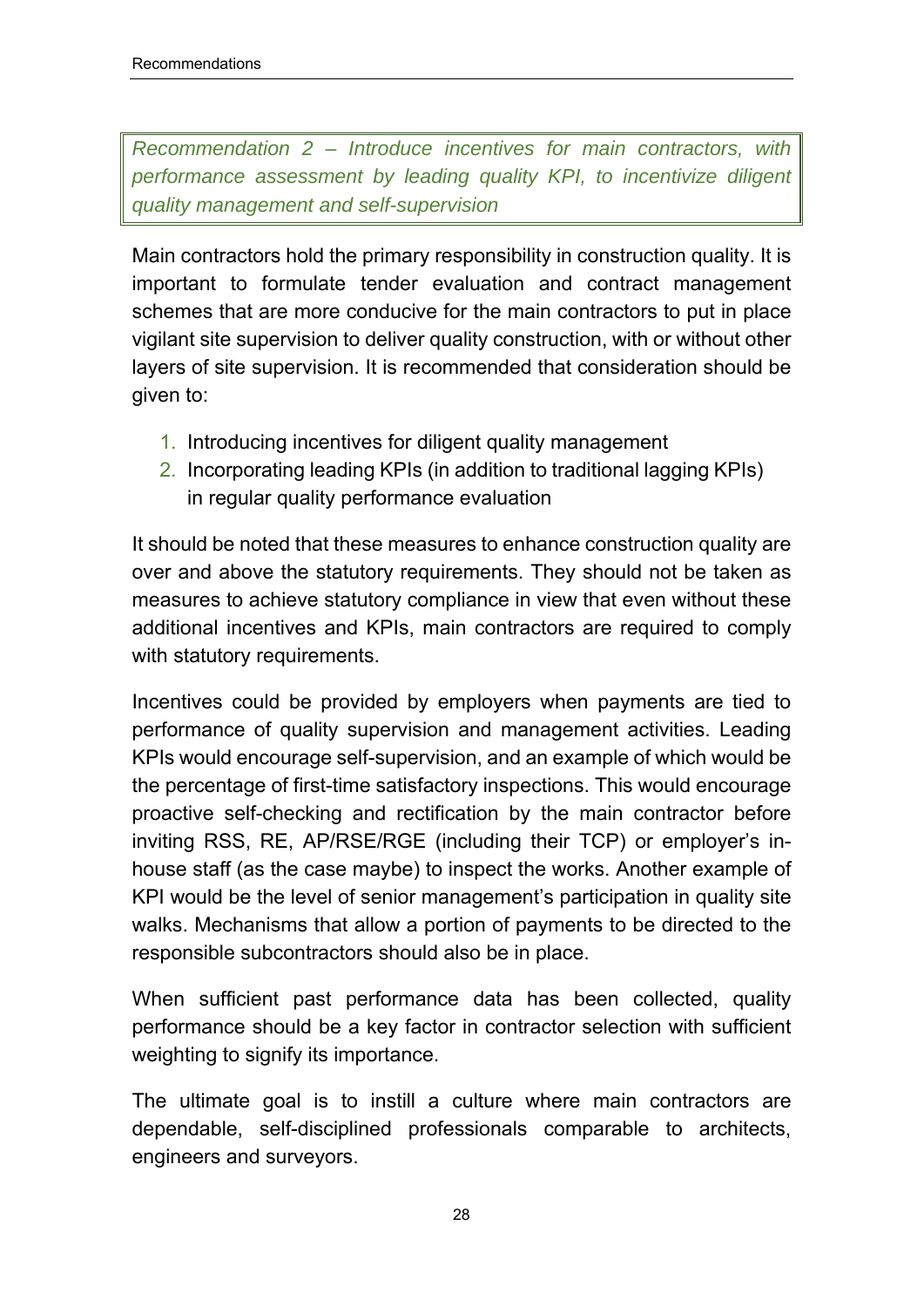# *Recommendation 3 – Rationalize the duties of professional site supervision teams*

Site supervision personnel hold an important role in quality supervision. In some construction projects, they may be under huge pressure to maintain progress, particularly for those projects under intense scrutiny by the client and the public. Appropriate level of workload should be assigned to site supervision personnel for them to perform their supervision duties properly.

Site supervision personnel should focus more on results-orientated inspections for assuring that quality and design intent are being delivered rather than mechanistic checking and administrative procedures. Consultants should look into investing in highly competent staff with the right mindset who can help mitigate and prevent site problems. This should be supported by the consultants' head office through expertise and structured training. Hence, appropriate site organization structure and size of the site supervision team should be devised to enable the entire quality supervision chain to function more efficiently and effectively while observing the statutory requirements under the BO.

A clear line of reporting and escalation should be established within the project organization. These should be transparent so that the employer has a clear oversight of the processes and may intervene if necessary. Site supervision personnel with professional qualifications are required to make prompt decisions based on their professional judgement and without undue influence. Senior management and the employer are advised to delegate appropriate authority to handle quality issues on site, enabling site supervision personnel to strictly enforce the quality requirement applicable to the project and where required by law. At the same time, site supervision personnel should be accountable for their performance towards construction quality and should comply with the requirements under the BO.

For public works projects, there are already published documents (e.g. PAH, RSS Management Handbook, etc.) providing relevant guidelines for reference by the government departments and their consultants. Other project clients, in particular those of non-construction background, may not be conversant with the roles, duties and resources required for site supervision teams. It is worth exploring the need for preparing a relevant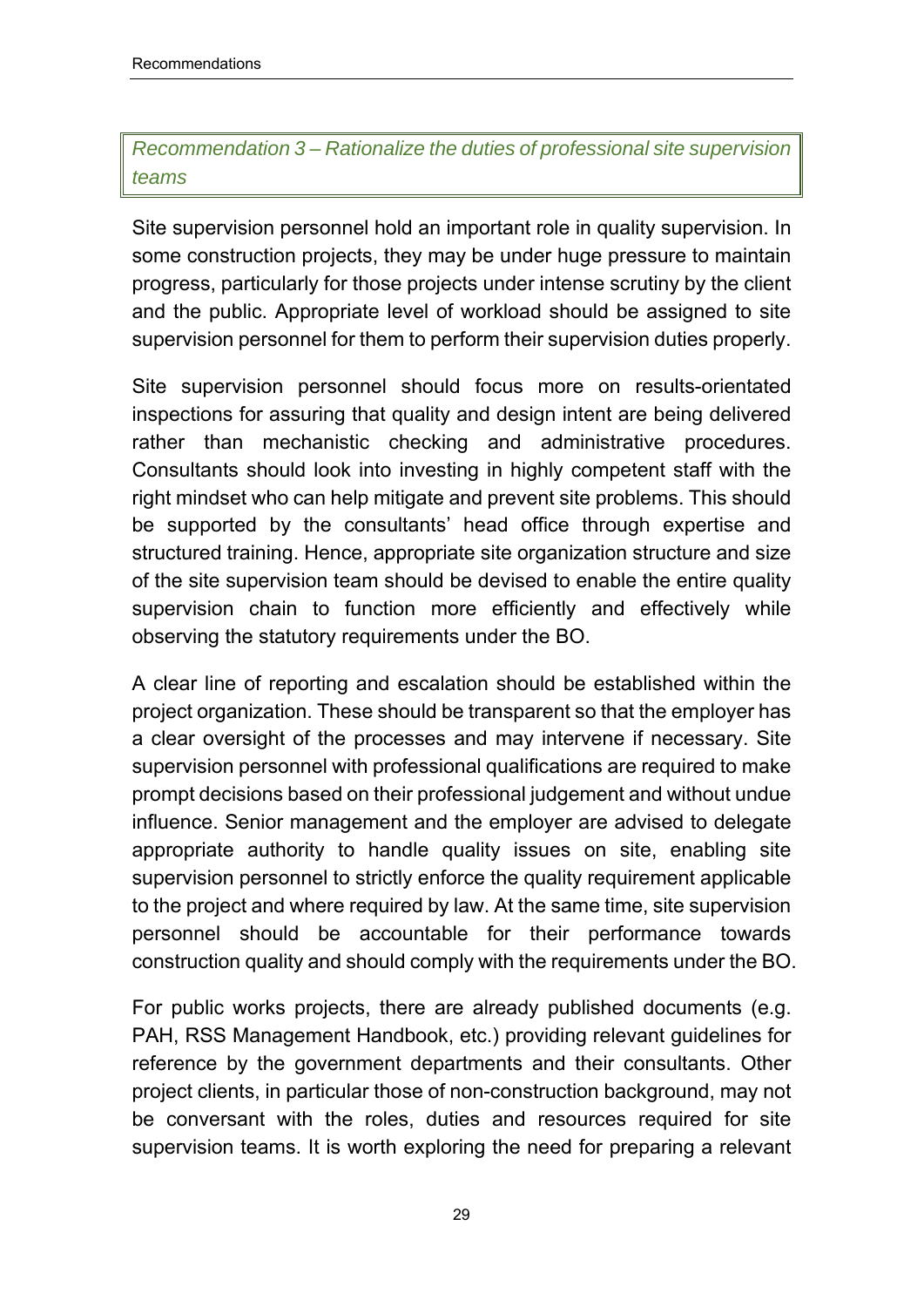document spelling out the good practices and guidelines for rationalizing the relevant requirements for the industry's general reference.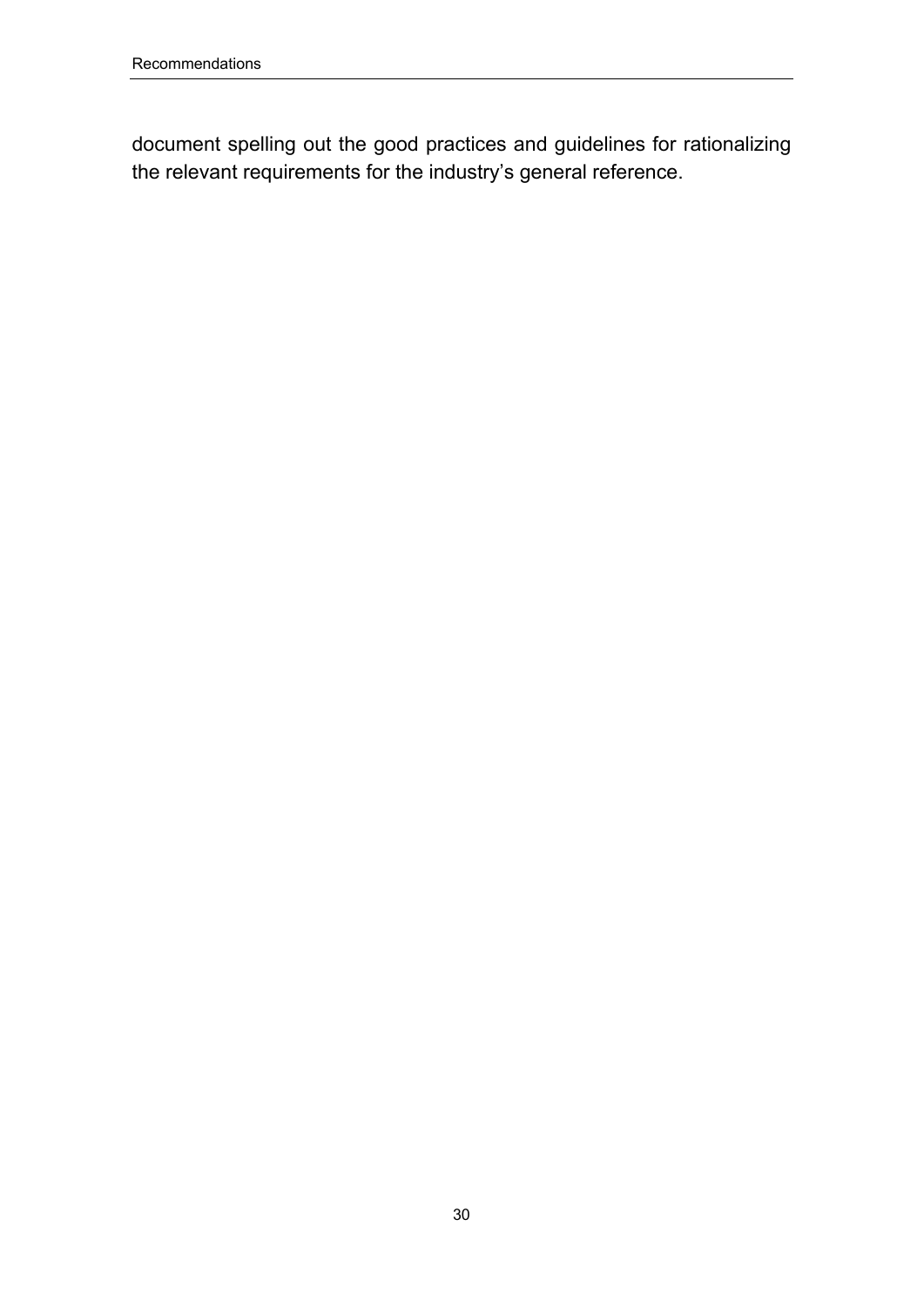## *Recommendation 4 – E-reporting for TCP records and electronic submission for reports and other relevant documents*

E-reporting for TCP site attendance and inspection records could enhance the efficiency of BD and supplement the site audit checking approach currently adopted. Any non-compliance of TCP records could be alerted almost instantaneously rather than during site audit checking. This could also free up BD's manpower to focus on actual site works during site inspections. As the BD is developing an Electronic Submission Hub, relevant reports, inspection and other site supervision records could be integrated for comprehensive site and as-built records. Reference should be made to the Technical Circular (Works) No. 3/2020 issued by the Development Bureau for the adoption of Digital Works Supervision System in capital works contracts.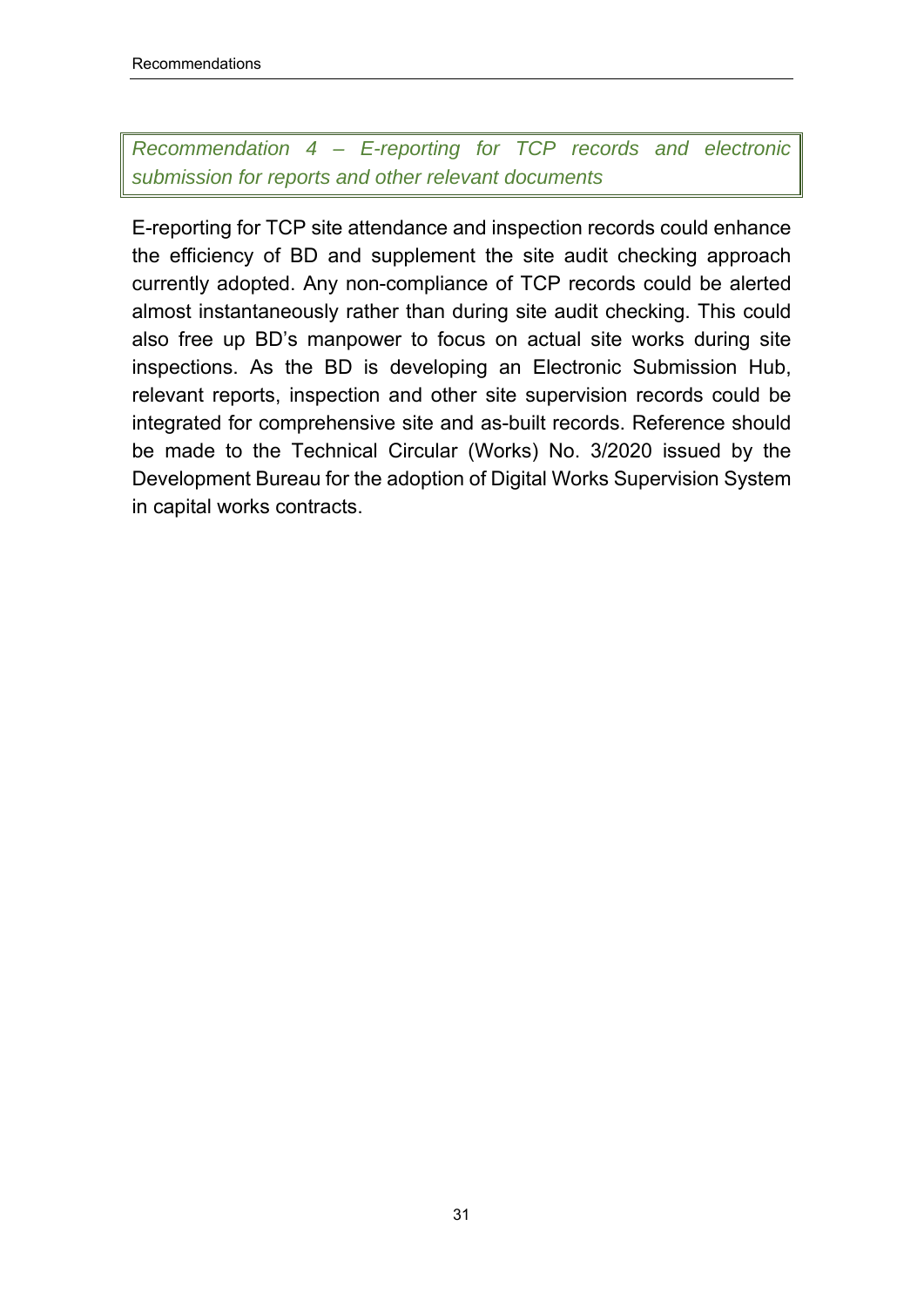*Recommendation 5 – Accelerate the use of digital technologies with the ultimate goal of creating an integrated supervision management and recording platform for all construction project stakeholders* 

For quality supervision, the need for moving the current predominantly paper-based workflow into the digital realm is the most pressing. Digital workflow would improve many of the observed challenges discussed above. While there are emerging solutions that would suit different project needs, the following features are conducive to ensure site supervision duties are discharged and recorded properly:



The Government and large corporations should take the lead in adopting digital supervision. They are well positioned to tackle the initial technical challenges, legal implications and compliance issues, paving the way for wider adoption by the rest of the industry. One of the key features of BIM and the accompanying Common Data Environment is the emphasis on a single source of truth. It allows for more efficient coordination and collaboration among various disciplines and contract parties, while the accuracy of construction information is greatly enhanced. Its benefits also extend to post-construction asset management. Timely maintenance schedules could be devised based on BIM to avoid catastrophic failure that disrupt the operation of the asset. Asset owners should consider the life cycle cost of the asset and should drive the adoption of such technology where appropriate.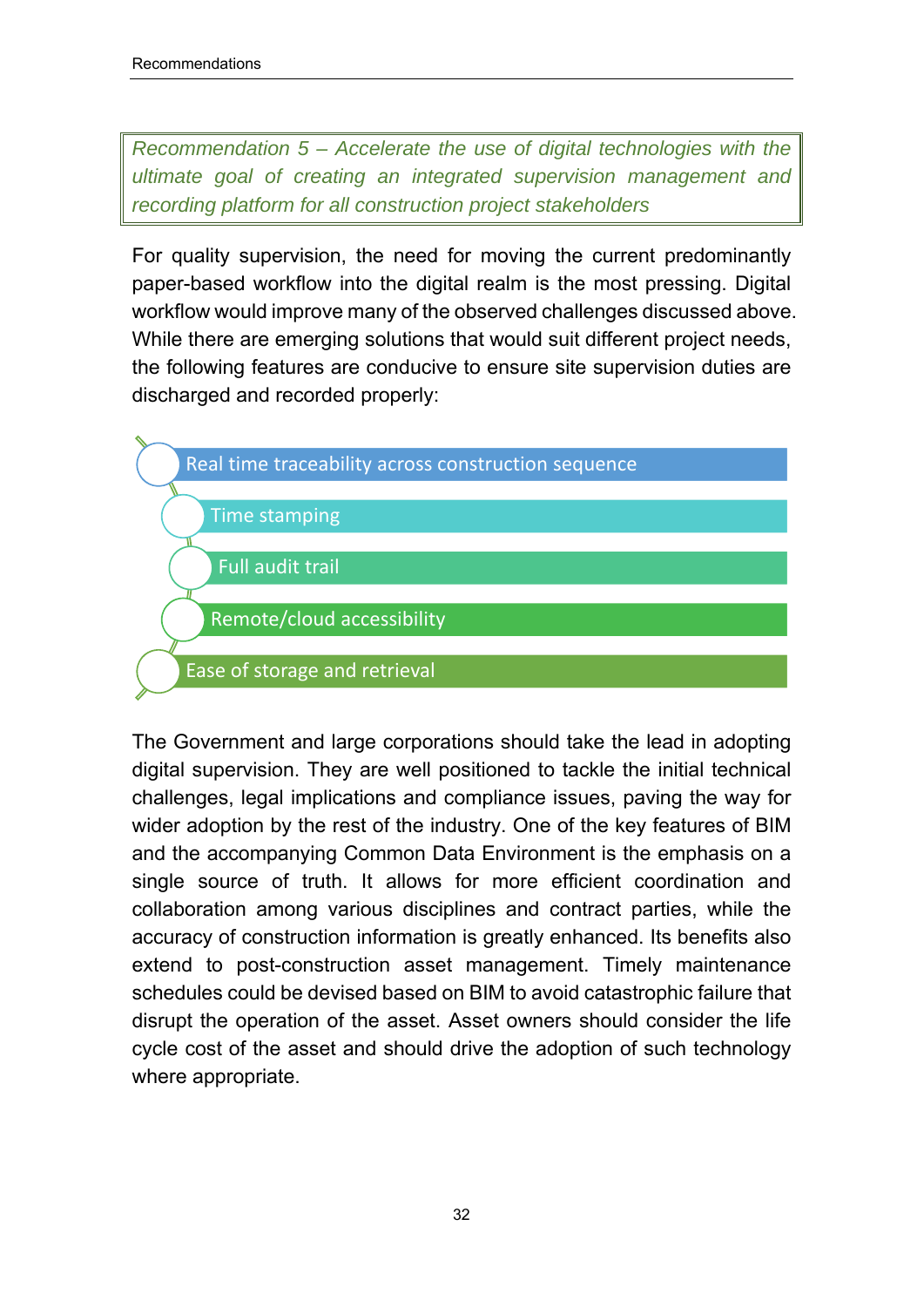Industry stakeholders are strongly recommended to make use of the CITF to equip themselves, in terms of hardware, software and staff development, to embrace the move towards digital supervision workflow.

The industry should move towards a construction quality supervision process that is controllable, verifiable and traceable through a streamlined supervision management and recording system among stakeholders, including suppliers, testing laboratories, contractors, subcontractors, consultants and employers.

For instance, in typical construction of reinforced concrete elements, digital solutions could be adopted to create a streamlined quality management and recording system, as appropriate, from concrete batching in plants, delivery of fresh concrete, site and laboratory sampling and testing, in-situ pouring into reinforced concrete elements after checking of steel reinforcement –the full process might affect the quality of the structural elements. During every key step of the above construction process, respective parties should complete their prescribed inspection duties, keep proper photographic, video and digitally-signed records, and signify the satisfactory completion of the relevant part of the workflow under the streamlined system. When a step is cleared can the construction process proceed (hold-and-go).

The system should be transparent throughout the supply chain as far as possible and every party involved could be alerted of any issue or problem that has occurred in any step, with corrective or intervening actions taken in a timely manner. This could cover the entire working process, responsible personnel and documentation (site testing and inspection records, product certificates, test reports, photos, and videos). Also, any site modifications and defect rectifications, could be properly maintained in the system, for easy traceability and retrieval during construction and after completion of the works. Reference should be made to the Technical Circular (Works) No. 3/2020 issued by the Development Bureau for the adoption of Digital Works Supervision System in capital works contracts.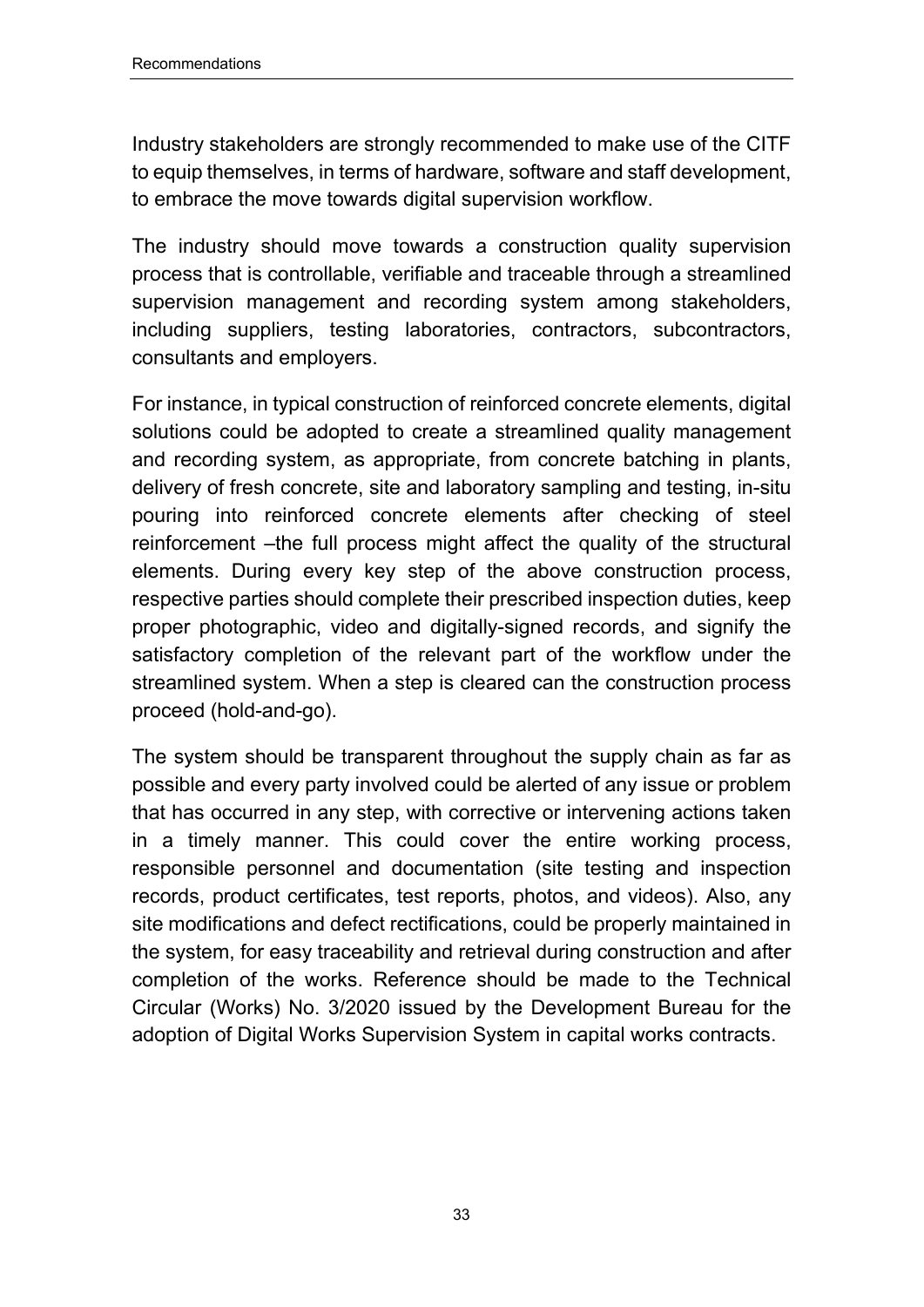*Recommendation 6 – Attract and retain talents for quality supervision with certification for non-professional staff* 

Except for qualified professional architects, engineers and surveyors with membership from recognized professional institutions, there is currently no standard assessment of the competency of personnel involved in construction quality supervision.

For public works projects, there is an established system with relevant guidelines for the management of RSS. This encompasses setting of the minimum qualification and experience requirements for site supervision personnel including non-professional staff, requirements on declaration of conviction records, checking of proposed site supervision team before employment, reporting of termination and poor performance records, and mechanism for retaining a pool of experienced site supervision personnel.

To upgrade the standards of site supervision, an industry certification system for supervision personnel should be explored. Individuals without recognized professional qualification would be assessed based on their education, experience, practical knowledge and understanding of the BO, commensurate with the role and duties to be undertaken. Periodic recertification and continuous training and development should be part of the certification system. Implementation details of the certification system, including certification body, entry threshold, standard requirements and complementary training could be developed in consultation with industry stakeholders in further studies.

Employers and consultants could play a more active role in scrutinizing the proposed supervision staff and TCPs and conduct interviews with the proposed personnel, where appropriate, to ensure the individuals possess the necessary competency and quality mindset to perform their intended duties. Also, employers are advised to specify certified supervisors as part of the consultant's and main contractor's management team, and retention of certified supervisors could form part of the registration requirement under RSTCS.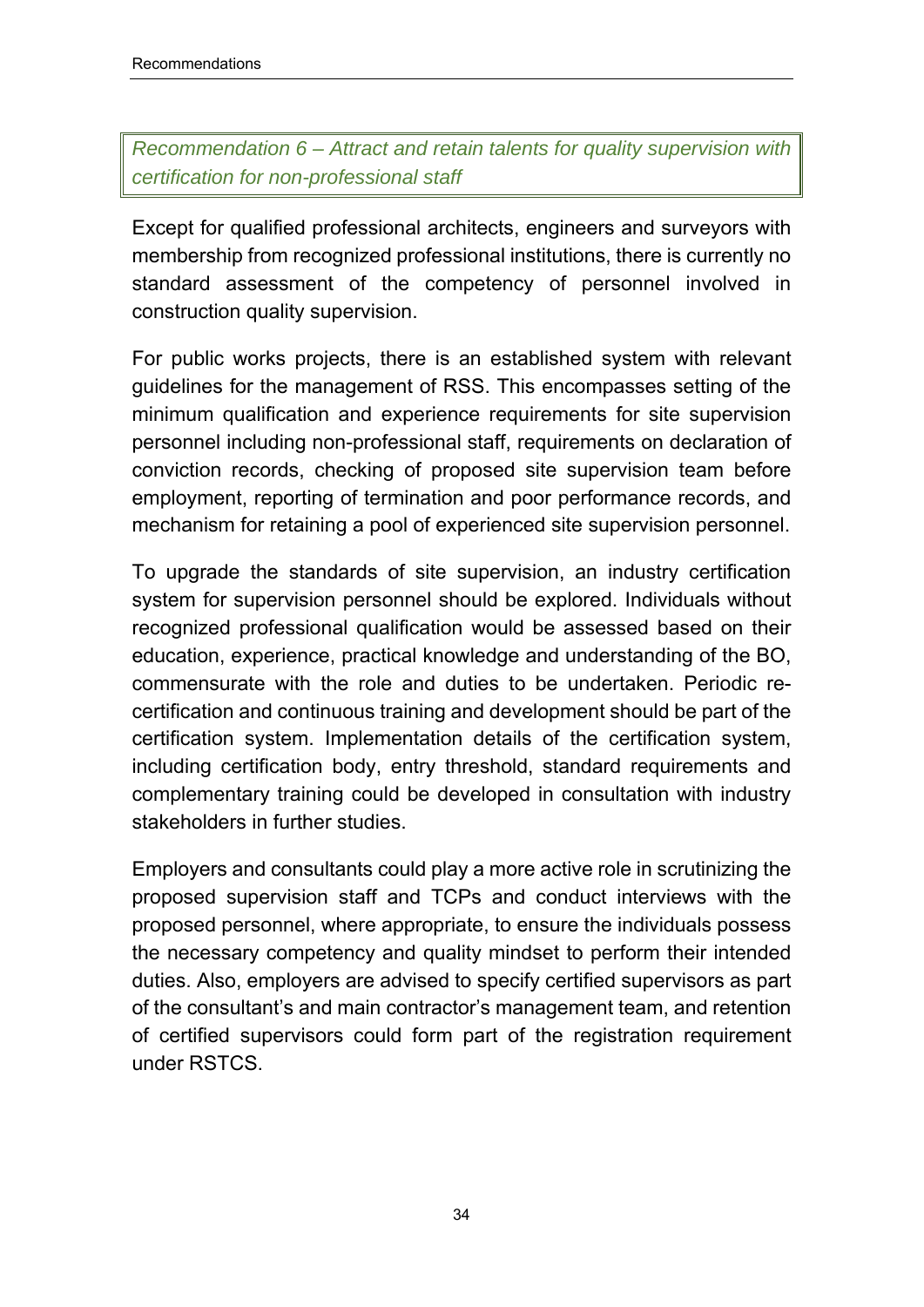*Recommendation 7 – Drive collaborative culture from top-down by the Government and employers. Expand the use of NEC and other contractual partnering methods* 

There is considerable scope for creating a more collaborative culture among all related parties with the objective of achieving more successful project outcomes, as Hong Kong supervision system is primarily based on multiple levels of checking. Progress is made across the world in changing the culture of the construction industry from segmental to more collaborative.

For such a change to take place expeditiously, all parties have a role to play and the major employers in Hong Kong (e.g. the Government and large public organisations/private corporations) should take a leading role in advocating a collaborative culture in a sustained manner by a wider use of NEC and/or other suitable means.

At the project level, senior leadership forums among the client, consultants, contractors and major subcontractors can be established (for major public infrastructure projects, key Government departments should be included) to promote collaborative working relationships and service delivery. More integrated and possibly co-located working between the parties could also be considered to achieve greater transparency of issues, better forwardplanning and joint risk management.

There should be wider application of partnering with a collaborative form of contract. In a contractual partnering relationship, project parties are required to manage the project proactively, such as handling of issues as and when they appear. There are less confrontations and project parties are more focused on delivering the project on time, within budget and to the required quality. The Government has successfully adopted NEC in public works projects for the past 10 years. The private sector would have a lot to gain from taking on a more collaborative approach in construction projects.